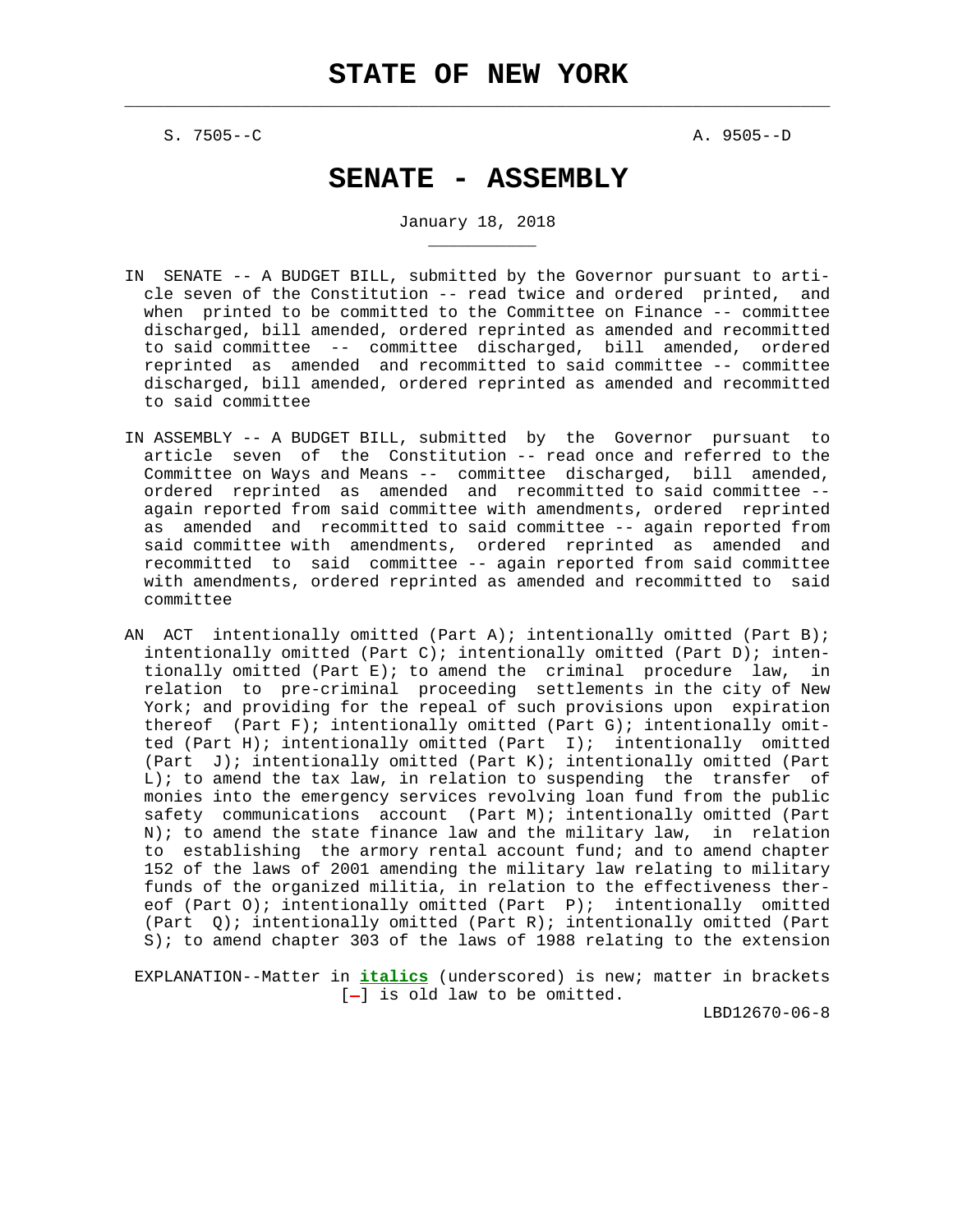of the state commission on the restoration of the capitol, in relation to extending such provisions for an additional five years (Part T); intentionally omitted (Part  $U$ ); to amend the state finance law, in relation to establishing the parking services fund, the solid waste fund, and the special events fund (Part V); intentionally omitted (Part  $W$ ); to amend the general business law and the state finance law, in relation to enacting the New York state secure choice savings program act (Part X); intentionally omitted (Part Y); intentionally omitted (Part  $Z$ ); intentionally omitted (Part AA); intentionally omit ted (Part BB); to amend the state finance law, in relation to the citizen empowerment tax credit (Part CC); to amend the uniform justice court act, in relation to the election of one or more town justices for two or more towns (Part DD); to amend the general municipal law, in relation to county-wide shared services panels (Part EE); to amend the public authorities law, in relation to the town of Islip resource recovery agency (Part FF); intentionally omitted (Part GG); inten tionally omitted (Part HH); intentionally omitted (Part II); to amend the penal law, in relation to establishing incapacity to consent when a person is under arrest, in detention, or otherwise in actual custody (Part JJ); intentionally omitted (Part KK); to amend the public authorities law, in relation to authorizing the dormitory authority to construct and finance certain juvenile detention facilities (Part LL); to amend the county law, in relation to plans for representation of persons accused of a crime or certain parties in family court or surrogate's court (Part MM); to amend the penal law, the criminal procedure law and the family court act, in relation to the crime of coercion in the second and third degree (Part  $NN$ ); and to establish the New York state 2020 complete count commission and providing for its powers and duties (Part OO)

## **The People of the State of New York, represented in Senate and Assem bly, do enact as follows:**

 1 Section 1. This act enacts into law major components of legislation 2 which are necessary to implement the state fiscal plan for the 2018-2019 3 state fiscal year. Each component is wholly contained within a Part 4 identified as Parts A through OO. The effective date for each particular 5 provision contained within such Part is set forth in the last section of 6 such Part. Any provision in any section contained within a Part, includ- 7 ing the effective date of the Part, which makes a reference to a section 8 "of this act", when used in connection with that particular component, 9 shall be deemed to mean and refer to the corresponding section of the 10 Part in which it is found. Section three of this act sets forth the 11 general effective date of this act.

| 12. | PART A                |  |
|-----|-----------------------|--|
| 13  | Intentionally Omitted |  |
| 14  | PART B                |  |
| 15  | Intentionally Omitted |  |
| 16  | PART C                |  |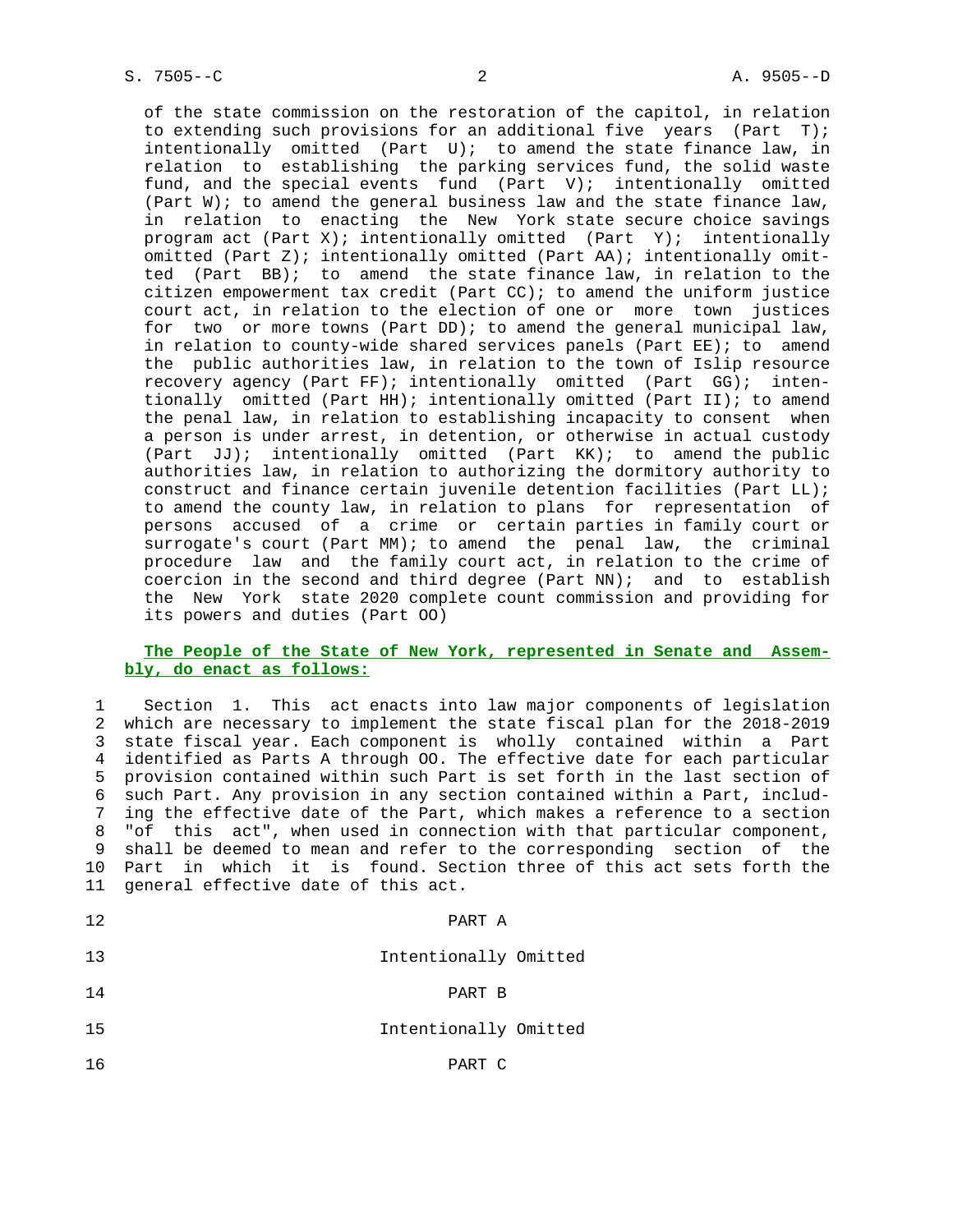| 1                    | Intentionally Omitted                                                                                                                                                                                                                                                                        |
|----------------------|----------------------------------------------------------------------------------------------------------------------------------------------------------------------------------------------------------------------------------------------------------------------------------------------|
| 2                    | PART D                                                                                                                                                                                                                                                                                       |
| 3                    | Intentionally Omitted                                                                                                                                                                                                                                                                        |
| 4                    | PART E                                                                                                                                                                                                                                                                                       |
| 5                    | Intentionally Omitted                                                                                                                                                                                                                                                                        |
| 6                    | PART F                                                                                                                                                                                                                                                                                       |
| 7                    | Section 1. Title H of part 2 of the criminal procedure law is amended                                                                                                                                                                                                                        |
| 8                    | by adding a new article 95 to read as follows:                                                                                                                                                                                                                                               |
| 9                    | <b>ARTICLE 95</b>                                                                                                                                                                                                                                                                            |
| 10                   | PRE-CRIMINAL PROCEEDING SETTLEMENTS                                                                                                                                                                                                                                                          |
| 11                   | Section 95.00 Pre-criminal proceeding settlement.                                                                                                                                                                                                                                            |
| 12                   | § 95.00 Pre-criminal proceeding settlement.                                                                                                                                                                                                                                                  |
| 13                   | When a county district attorney of a county located in a city of one                                                                                                                                                                                                                         |
| 14                   | million or more recovers monies before the filing of an accusatory                                                                                                                                                                                                                           |
| 15                   | instrument as defined in subdivision one of section 1.20 of this chap-                                                                                                                                                                                                                       |
| 16                   | ter, after injured parties have been appropriately compensated, the                                                                                                                                                                                                                          |
| 17                   | district attorney's office shall retain a percentage of the remaining                                                                                                                                                                                                                        |
| 18                   | such monies in recognition that such monies were recovered as a result                                                                                                                                                                                                                       |
| 19                   | of investigations undertaken by such office. For each recovery the total                                                                                                                                                                                                                     |
| 20                   | amount of such monies to be retained by the county district attorney's                                                                                                                                                                                                                       |
| 21                   | office shall equal ten percent of the first twenty-five million dollars                                                                                                                                                                                                                      |
| 22                   | received by such office, plus seven and one-half percent of such monies                                                                                                                                                                                                                      |
| 23                   | received by such office in excess of twenty-five million dollars but                                                                                                                                                                                                                         |
| 24                   | less than fifty million dollars, plus five percent of any such monies                                                                                                                                                                                                                        |
| 25                   | received by such office in excess of fifty million dollars but less than                                                                                                                                                                                                                     |
| 26                   | one hundred million dollars, plus one percent of such monies received by                                                                                                                                                                                                                     |
| 27                   | such office in excess of one hundred million dollars. The remainder of                                                                                                                                                                                                                       |
| 28                   | such monies shall be paid by the district attorney's office to the state                                                                                                                                                                                                                     |
| 29                   | and to the county in equal amounts within thirty days of receipt, where                                                                                                                                                                                                                      |
| 30                   | disposition of such monies is not otherwise prescribed by law. Monies                                                                                                                                                                                                                        |
| 31                   | distributed to a county district attorney's office pursuant to this                                                                                                                                                                                                                          |
| 32                   | section shall be used to enhance law enforcement efforts within the                                                                                                                                                                                                                          |
| 33                   | state of New York. On December first of each year, every district attor-                                                                                                                                                                                                                     |
| 34                   | ney shall provide the governor, temporary president of the senate and                                                                                                                                                                                                                        |
| 35                   | speaker of the assembly with an annual report detailing the total amount                                                                                                                                                                                                                     |
| 36                   | of monies received as described herein by his or her office and a                                                                                                                                                                                                                            |
| 37                   | description of how and where such funds were distributed by his or her                                                                                                                                                                                                                       |
| 38                   | office but shall not include a description of the distribution of monies                                                                                                                                                                                                                     |
| 39                   | where the disclosure of such information would interfere with a law                                                                                                                                                                                                                          |
| 40                   | enforcement investigation or a judicial proceeding. The report shall                                                                                                                                                                                                                         |
| 41                   | include a detailed description of any entity to which funds are distrib-                                                                                                                                                                                                                     |
| 42<br>43<br>44<br>45 | uted, including but not limited to, whether it is a profit or not-for-<br>profit entity, where it is located, and the intended use of the monies<br>distributed, and shall state the law enforcement purpose.<br>This act shall take effect immediately and shall remain in full<br>2.<br>S. |
| 46                   | force and effect until March 31, 2019, when it shall expire and be                                                                                                                                                                                                                           |

47 deemed repealed.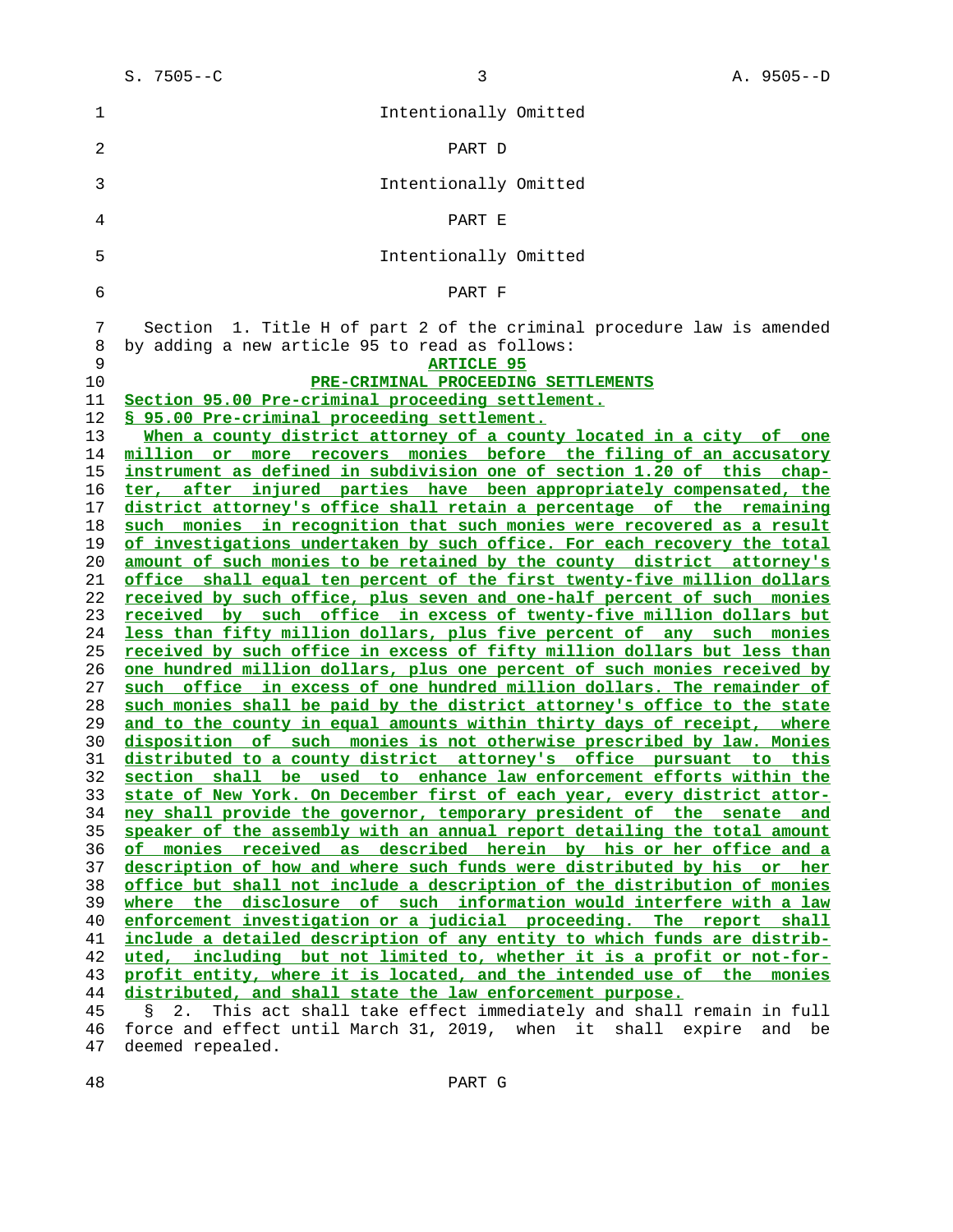| 1                                                                          | Intentionally Omitted                                                                                                                                                                                                                                                                                                                                                                                                                                                                                                                                                                                                                                                                                                                                                                                                                                                                                       |
|----------------------------------------------------------------------------|-------------------------------------------------------------------------------------------------------------------------------------------------------------------------------------------------------------------------------------------------------------------------------------------------------------------------------------------------------------------------------------------------------------------------------------------------------------------------------------------------------------------------------------------------------------------------------------------------------------------------------------------------------------------------------------------------------------------------------------------------------------------------------------------------------------------------------------------------------------------------------------------------------------|
| 2                                                                          | PART H                                                                                                                                                                                                                                                                                                                                                                                                                                                                                                                                                                                                                                                                                                                                                                                                                                                                                                      |
| 3                                                                          | Intentionally Omitted                                                                                                                                                                                                                                                                                                                                                                                                                                                                                                                                                                                                                                                                                                                                                                                                                                                                                       |
| 4                                                                          | PART I                                                                                                                                                                                                                                                                                                                                                                                                                                                                                                                                                                                                                                                                                                                                                                                                                                                                                                      |
| 5                                                                          | Intentionally Omitted                                                                                                                                                                                                                                                                                                                                                                                                                                                                                                                                                                                                                                                                                                                                                                                                                                                                                       |
| 6                                                                          | PART J                                                                                                                                                                                                                                                                                                                                                                                                                                                                                                                                                                                                                                                                                                                                                                                                                                                                                                      |
| 7                                                                          | Intentionally Omitted                                                                                                                                                                                                                                                                                                                                                                                                                                                                                                                                                                                                                                                                                                                                                                                                                                                                                       |
| 8                                                                          | PART K                                                                                                                                                                                                                                                                                                                                                                                                                                                                                                                                                                                                                                                                                                                                                                                                                                                                                                      |
| 9                                                                          | Intentionally Omitted                                                                                                                                                                                                                                                                                                                                                                                                                                                                                                                                                                                                                                                                                                                                                                                                                                                                                       |
| 10                                                                         | PART L                                                                                                                                                                                                                                                                                                                                                                                                                                                                                                                                                                                                                                                                                                                                                                                                                                                                                                      |
| 11                                                                         | Intentionally Omitted                                                                                                                                                                                                                                                                                                                                                                                                                                                                                                                                                                                                                                                                                                                                                                                                                                                                                       |
| 12                                                                         | PART M                                                                                                                                                                                                                                                                                                                                                                                                                                                                                                                                                                                                                                                                                                                                                                                                                                                                                                      |
| 13<br>14<br>15<br>16<br>17<br>18<br>19<br>20<br>21<br>22<br>23<br>24<br>25 | Section 1. Paragraph (b) of subdivision 6 of section 186-f of the tax<br>law, as amended by section 1 of part C of chapter 57 of the laws of<br>2016, is amended to read as follows:<br>sum of one million five hundred thousand dollars must be<br>(b)<br>The<br>deposited into the New York state emergency services revolving loan fund<br>annually; provided, however, that such sums shall not be deposited for<br>state fiscal years two thousand eleven--two thousand twelve, two thou-<br>sand twelve--two thousand thirteen, two thousand fourteen--two thousand<br>fifteen, two thousand fifteen--two thousand sixteen, two thousand<br>sixteen--two thousand seventeen $[\frac{and}{d}]_t$ two thousand seventeen--two thou-<br>sand eighteen, two thousand eighteen--two thousand nineteen and two<br>thousand nineteen--two thousand twenty;<br>§ 2. This act shall take effect April 1, 2018. |
| 26                                                                         | PART N                                                                                                                                                                                                                                                                                                                                                                                                                                                                                                                                                                                                                                                                                                                                                                                                                                                                                                      |
| 27                                                                         | Intentionally Omitted                                                                                                                                                                                                                                                                                                                                                                                                                                                                                                                                                                                                                                                                                                                                                                                                                                                                                       |
| 28                                                                         | PART O                                                                                                                                                                                                                                                                                                                                                                                                                                                                                                                                                                                                                                                                                                                                                                                                                                                                                                      |
| 29<br>30<br>31<br>32<br>33<br>34<br>35<br>36<br>37<br>38                   | Section 1. The state finance law is amended by adding a new section<br>99-bb to read as follows:<br>§ 99-bb. Armory rental account. 1. Notwithstanding sections eight,<br>eight-a and seventy of this chapter or any other provision of law, rule,<br>regulation or practice to the contrary, there is hereby established in<br>the joint custody of the state comptroller and the commissioner of taxa-<br>tion and finance an armory rental account fund, which shall consist of<br>all moneys paid as rent pursuant to section one hundred eighty-three of<br>the military law.<br>2. Moneys within the armory rental account shall be available to the                                                                                                                                                                                                                                                  |
| 39<br>40                                                                   | adjutant general for services and expenses of the office relating to the<br>direct maintenance and operation of armories.                                                                                                                                                                                                                                                                                                                                                                                                                                                                                                                                                                                                                                                                                                                                                                                   |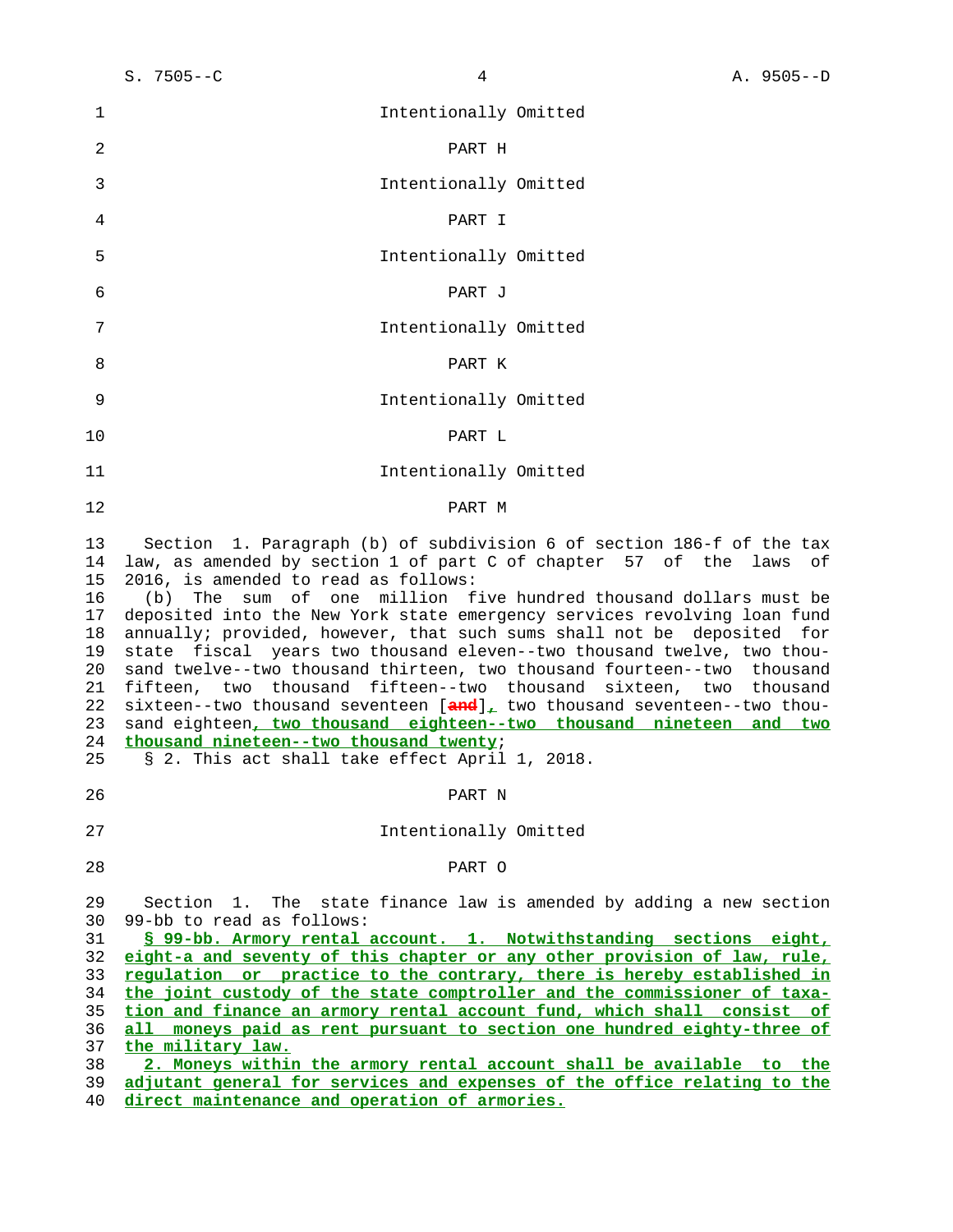S. 7505--C 5 A. 9505--D

 1 § 2. Subdivision 5 of section 183 of the military law, as amended by 2 section 1 of part C of chapter 152 of the laws of 2001, is amended to 3 read as follows: 4 5. All moneys paid as rent as provided in this section, together with 5 all sums paid to cover expenses of heating and lighting, shall be trans- 6 mitted by the officer in charge and control of the armory through the 7 adjutant general to the state treasury for deposit to the [**miscellaneous** 8 **special revenue fund - 339**] **agencies enterprise fund** armory rental account. 10 § 3. Section 3 of part C of chapter 152 of the laws of 2001 amending 11 the military law relating to military funds of the organized militia, as 12 amended by section 23 of part A of chapter 55 of the laws of 2017, is 13 amended to read as follows: 14 § 3. This act shall take effect [**on the same date as the reversion of** 15 **subdivision 5 of section 183 and subdivision 1 of section 221 of the** 16 **military law as provided by section 76 of chapter 435 of the laws of** 17 **1997, as amended by section 1 of chapter 19 of the laws of 1999 notwith-** 18 **standing this act shall be deemed to have been in full force and effect** 19 **on and after July 31, 2005 and shall remain in full force and effect** 20 **until September 1, 2019 when upon such date this act shall expire**] **imme-** 21 **diately; provided however that the amendments made to subdivision 1 of** 22 **section 221 of the military law by section two of this act shall expire** 23 **and be deemed repealed September 1, 2019**. 24 § 4. This act shall take effect immediately; provided, however, that 25 sections one and two of this act shall take effect April 1, 2018. 26 PART P 27 Intentionally Omitted 28 PART Q 29 Intentionally Omitted 30 PART R 31 Intentionally Omitted 32 PART S 33 Intentionally Omitted 34 PART T 35 Section 1. Section 2 of chapter 303 of the laws of 1988, relating to 36 the extension of the state commission on the restoration of the capitol, 37 as amended by chapter 207 of the laws of 2013, is amended to read as 38 follows:<br>39 § 2. T § 2. The temporary state commission on the restoration of the capitol 40 is hereby renamed as the state commission on the restoration of the 41 capitol (hereinafter to be referred to as the "commission") and is here- 42 by continued until April 1, [**2018**] **2023**. The commission shall consist 43 of eleven members to be appointed as follows: five members shall be 44 appointed by the governor; two members shall be appointed by the tempo- 45 rary president of the senate; two members shall be appointed by the 46 speaker of the assembly; one member shall be appointed by the minority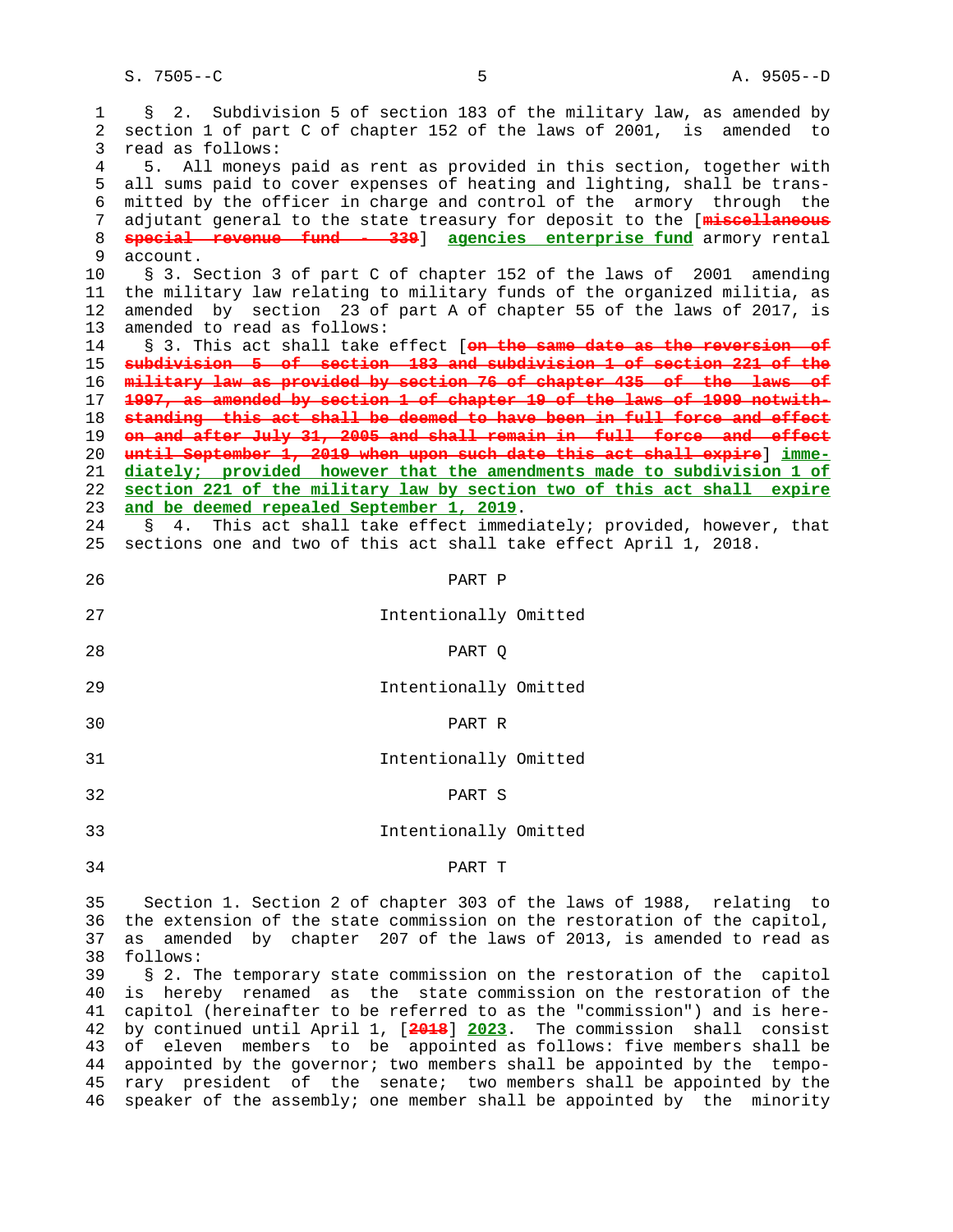1 leader of the senate; one member shall be appointed by the minority 2 leader of the assembly, together with the commissioner of general 3 services and the commissioner of parks, recreation and historic preser- 4 vation. The term for each elected member shall be for three years, 5 except that of the first five members appointed by the governor, one 6 shall be for a one year term, and two shall be for a two year term, and 7 one of the first appointments by the president of the senate and by the 8 speaker of the assembly shall be for a two year term. Any vacancy that 9 occurs in the commission shall be filled in the same manner in which the 10 original appointment was made. The commission shall elect a chairman and 11 a vice-chairman from among its members. The members of the state 12 commission on the restoration of the capitol shall be deemed to be 13 members of the commission until their successors are appointed. The 14 members of the commission shall receive no compensation for their 15 services, but shall be reimbursed for their expenses actually and neces- 16 sarily incurred by them in the performance of their duties hereunder. 17 § 2. Section 9 of chapter 303 of the laws of 1988, relating to the 18 extension of the state commission on the restoration of the capitol, as 19 amended by chapter 207 of the laws of 2013, is amended to read as 20 follows:

 21 § 9. This act shall take effect immediately, and shall remain in full 22 force and effect until April 1, [**2018**] **2023**.

 23 § 3. This act shall take effect immediately and shall be deemed to 24 have been in full force and effect on and after April 1, 2018; provided 25 that the amendments to section 2 of chapter 303 of the laws of 1988 made 26 by section one of this act shall not affect the expiration of such chap- 27 ter, and shall be deemed to expire therewith.

#### 28 PART U

- -

# 29 Intentionally Omitted

#### 30 PART V

 31 Section 1. The state finance law is amended by adding a new section 32 99-bb to read as follows:

**§ 99-bb. Parking services fund. 1. Notwithstanding sections eight, eight-a and seventy of this chapter or any other provision of law, rule, regulation, or practice to the contrary, there is hereby established in the joint custody of the state comptroller and the commissioner of taxa- tion and finance a parking services fund, which shall be classified by the state comptroller as an enterprise fund type, and which shall consist of all moneys received from private entities and individuals as fees for the use of state-owned parking lots and garages. 2. Moneys within the parking services fund shall be available to the**

 42 **commissioner of general services for services and expenses of the office** 43 **relating to the direct maintenance and operation of state-owned parking**

 <sup>44</sup> **lots and garages.**

 <sup>45 § 2.</sup> The state finance law is amended by adding a new section 99-cc to 46 read as follows:

 <sup>47</sup> **§ 99-cc. Solid waste fund. 1. Notwithstanding sections eight, eight-a** 48 **and seventy of this chapter or any other provision of law, rule, regu-** 49 **lation, or practice to the contrary, there is hereby established in the** 50 **joint custody of the state comptroller and the commissioner of taxation** 51 **and finance a solid waste fund, which shall be classified by the state** 52 **comptroller as an enterprise fund type, and which shall consist of all**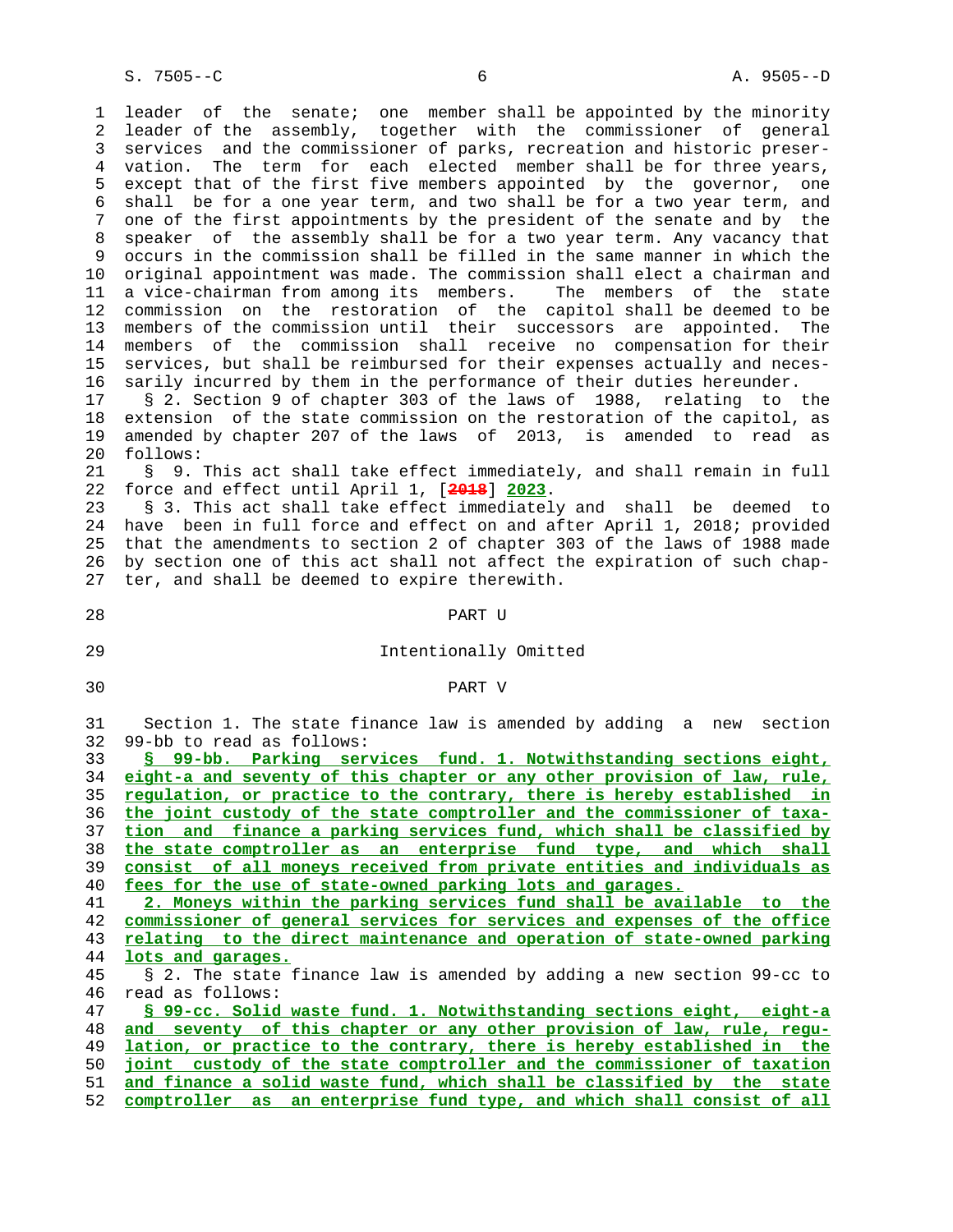| 1              | moneys received from private entities by the commissioner of general      |
|----------------|---------------------------------------------------------------------------|
| $\overline{2}$ | services for the sale of recyclables.                                     |
| 3              | 2. Moneys within the solid waste fund shall be available to the           |
| 4              | commissioner of general services for services and expenses of the office  |
| 5              | relating to the collection, processing and sale of recycled materials.    |
| 6              | § 3. The state finance law is amended by adding a new section 99-dd to    |
| 7              | read as follows:                                                          |
| 8              | § 99-dd. Special events fund. 1. Notwithstanding sections eight,          |
| 9              | eight-a and seventy of this chapter and any other provision of law,       |
| 10             | rule, requlation, or practice to the contrary, there is hereby estab-     |
| 11             | lished in the joint custody of the state comptroller and the commission-  |
| 12             | er of taxation and finance a special events fund, which shall be classi-  |
| 13             | fied by the state comptroller as an enterprise fund type, and which       |
| 14             | shall consist of all moneys received from private entities and individ-   |
| 15             | uals as fees for the use of physical space at state-owned facilities,     |
|                |                                                                           |
| 16             | including, but not limited to, the Empire State Plaza and Harriman        |
| 17             | Campus, and any other miscellaneous fees associated with the use of such  |
| 18             | physical space at such state-owned facilities by private entities and     |
| 19             | individuals.                                                              |
| 20             | 2. Moneys within the special events fund shall be available to the        |
| 21             | commissioner of general services for services and expenses of the office  |
| 22             | relating to the use of state-owned facilities by private entities and     |
| 23             | individuals.                                                              |
| 24             | § 4. This act shall take effect April 1, 2018.                            |
|                |                                                                           |
| 25             | PART W                                                                    |
|                |                                                                           |
| 26             | Intentionally Omitted                                                     |
|                |                                                                           |
| 27             | PART X                                                                    |
|                |                                                                           |
| 28             | Section 1. Short title. This act shall be known and may be cited as       |
| 29             | the "New York state secure choice savings program act".                   |
| 30             | Article 43 and sections 1200 and 1201 of the general business<br>Ş.<br>2. |
| 31             | law, as renumbered by chapter 32 of the laws of 2016, are renumbered      |
| 32             | article 46 and sections 1600 and 1601, respectively, and a new article    |
| 33             | 43 is added to read as follows:                                           |
| 34             | <b>ARTICLE 43</b>                                                         |
| 35             | NEW YORK STATE SECURE CHOICE SAVINGS PROGRAM                              |
| 36             | Section 1300. Definitions.                                                |
| 37             | 1301. Program established.                                                |
| 38             | 1302. Composition of the board.                                           |
| 39             | 1303. Fiduciary duty.                                                     |
| 40             | 1304. Duties of the board.                                                |
| 41             | 1305. Risk management.                                                    |
| 42             | 1306. Financial organizations.                                            |
| 43             | 1307. Investment options.                                                 |
| 44             | 1308. Benefits.                                                           |
| 45             | 1309. Employer and employee informational materials and disclo-           |
| 46             | sure forms.                                                               |
| 47             | 1310. Program implementation and enrollment.                              |
| 48             | 1311. Payments.                                                           |
| 49             |                                                                           |
|                | 1312. Duty and liability of the state.                                    |
| 50             | 1313. Duty and liability of participating employers.                      |
| 51             | 1314. Audit and reports.                                                  |

**1315. Delayed implementation.**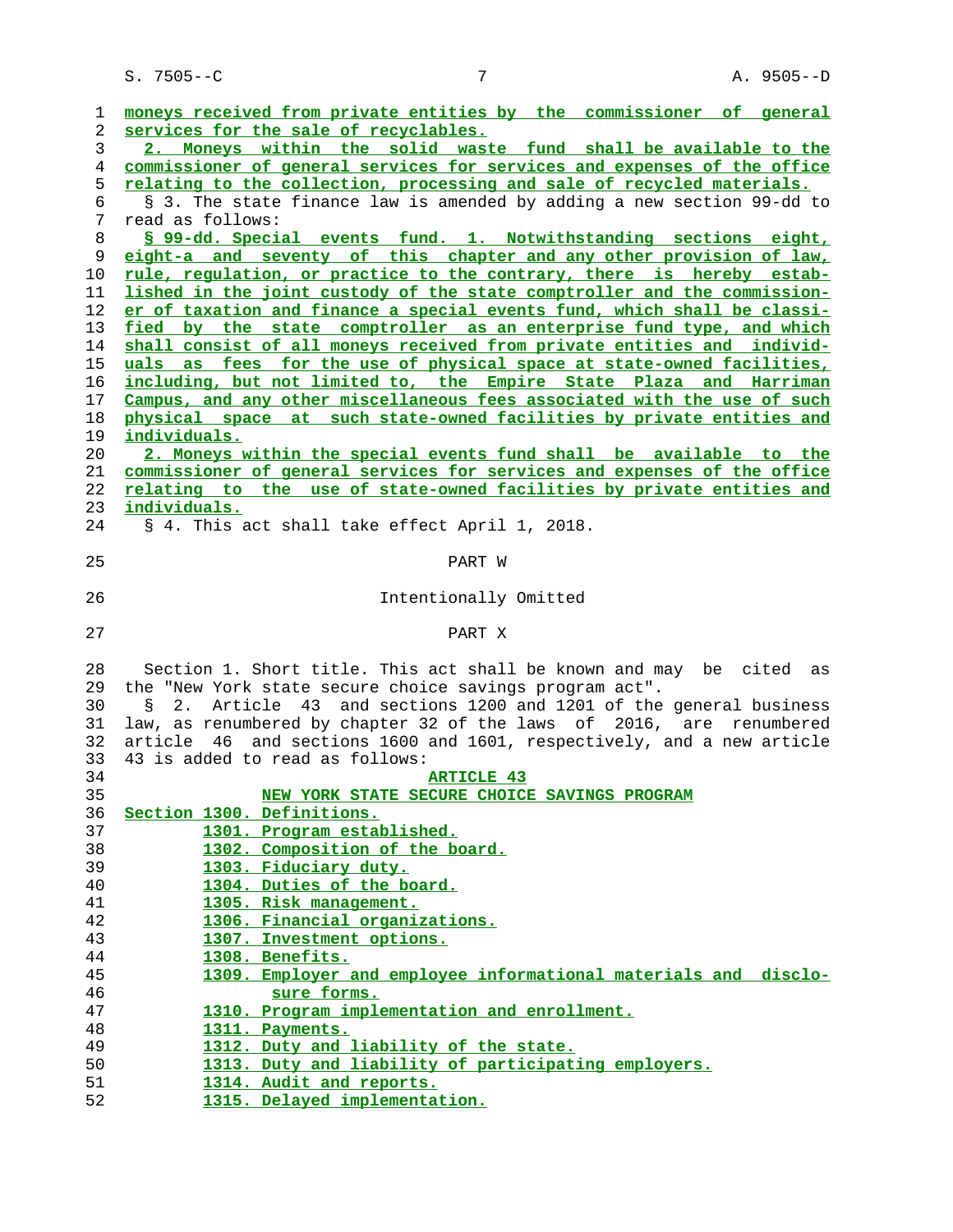| 1              | 1316. Requlations.                                                                                                                    |
|----------------|---------------------------------------------------------------------------------------------------------------------------------------|
| $\overline{2}$ | § 1300. Definitions. All terms shall have the same meaning as when                                                                    |
| 3              | used in a comparable context in the Internal Revenue Code. As used in                                                                 |
| $\overline{4}$ | this article, the following terms shall have the following meanings:                                                                  |
| 5              | 1. "Board" shall mean the New York secure choice savings program board                                                                |
| 6              | established under this article.                                                                                                       |
| 7              | 2. "Superintendent" shall mean the superintendent of the department of                                                                |
| 8              | financial services.                                                                                                                   |
| 9              | 2-a. "Commissioner" shall mean<br>the commissioner of taxation and                                                                    |
| 10             | finance.                                                                                                                              |
| 11             | 2-b. "Comptroller" shall mean the comptroller of the state.                                                                           |
| 12             | 3. "Employee" shall mean any individual who is eighteen years of age                                                                  |
| 13             | or older, who is employed by an employer, and who earned wages working                                                                |
| 14             | for an employer in New York state during a calendar year.                                                                             |
| 15             | 4. "Employer" shall mean a person or entity engaged in a business,                                                                    |
| 16             | industry, profession, trade, or other enterprise in New York state,                                                                   |
|                |                                                                                                                                       |
| 17             | whether for profit or not for profit, that has not offered a qualified                                                                |
| 18             | retirement plan, including, but not limited to, a plan qualified under                                                                |
| 19             | sections 401(a), 401(k), 403(a), 403(b), 408(k), 408(p) or 457(b) of the                                                              |
| 20             | Internal Revenue Code of 1986 in the preceding two years.                                                                             |
| 21             | 5. "Enrollee" shall mean any employee who is enrolled in the program.                                                                 |
| 22             | 6. "Internal Revenue Code" shall mean the Internal Revenue Code of                                                                    |
| 23             | 1986, or any successor law, in effect for the calendar year.                                                                          |
| 24             | <u>7. "IRA" shall mean a Roth IRA (individual retirement account).</u>                                                                |
| 25             | 8. "Participating employer" shall mean an employer that elects to                                                                     |
| 26             | facilitate access to the program's payroll deduction IRA as provided for                                                              |
| 27             | by this article for its employees who are enrollees in the program.                                                                   |
| 28             | 9. "Payroll deduction IRA" shall mean an arrangement by which a                                                                       |
| 29             | participating employer facilitates access for enrollees to remit payroll                                                              |
| 30             | deduction contributions to the program.                                                                                               |
| 31             | 10. "Program" shall mean the New York state secure choice savings                                                                     |
| 32             | program.                                                                                                                              |
| 33             | 11. "Wages" means any compensation within the meaning of section                                                                      |
| 34             | 219(f)(1) of the Internal Revenue Code that is received by an enrollee                                                                |
| 35             | from a participating employer during the calendar year.                                                                               |
| 36             | § 1301. Program established. There is hereby established a retirement                                                                 |
| 37             | savings program in the form of a payroll deduction IRA, known as the New                                                              |
| 38             | York state secure choice savings program. The general administration and                                                              |
| 39             | responsibility for the proper operation of the program shall be adminis-                                                              |
| 40             | tered by the board for the purpose of promoting greater retirement                                                                    |
| 41             | savings for private-sector employees in a convenient, low-cost, and                                                                   |
| 42             | portable manner. The board may delegate such authority and responsibil-                                                               |
| 43             | ity for the development and implementation of the program to the depart-                                                              |
| 44             | ment of taxation and finance as the board deems proper.                                                                               |
| 45             | § 1302. Composition of the board. There is hereby created the New York                                                                |
|                | state secure choice savings program board.                                                                                            |
| 46             |                                                                                                                                       |
|                |                                                                                                                                       |
| 47             | 1. The board shall consist of the following seven members:                                                                            |
| 48             | (a) the commissioner, or his or her designee, who shall serve as                                                                      |
| 49             | <u>chair;</u>                                                                                                                         |
| 50             | (b) the state comptroller, or his or her designee;                                                                                    |
| 51             | (c) the superintendent, or his or her designee;                                                                                       |
| 52             | (d) two public representatives with expertise in retirement savings                                                                   |
| 53<br>54       | plan administration or investment, or both, one of whom shall be<br>appointed by the speaker of the assembly and one of whom shall be |

**appointed by the temporary president of the senate;**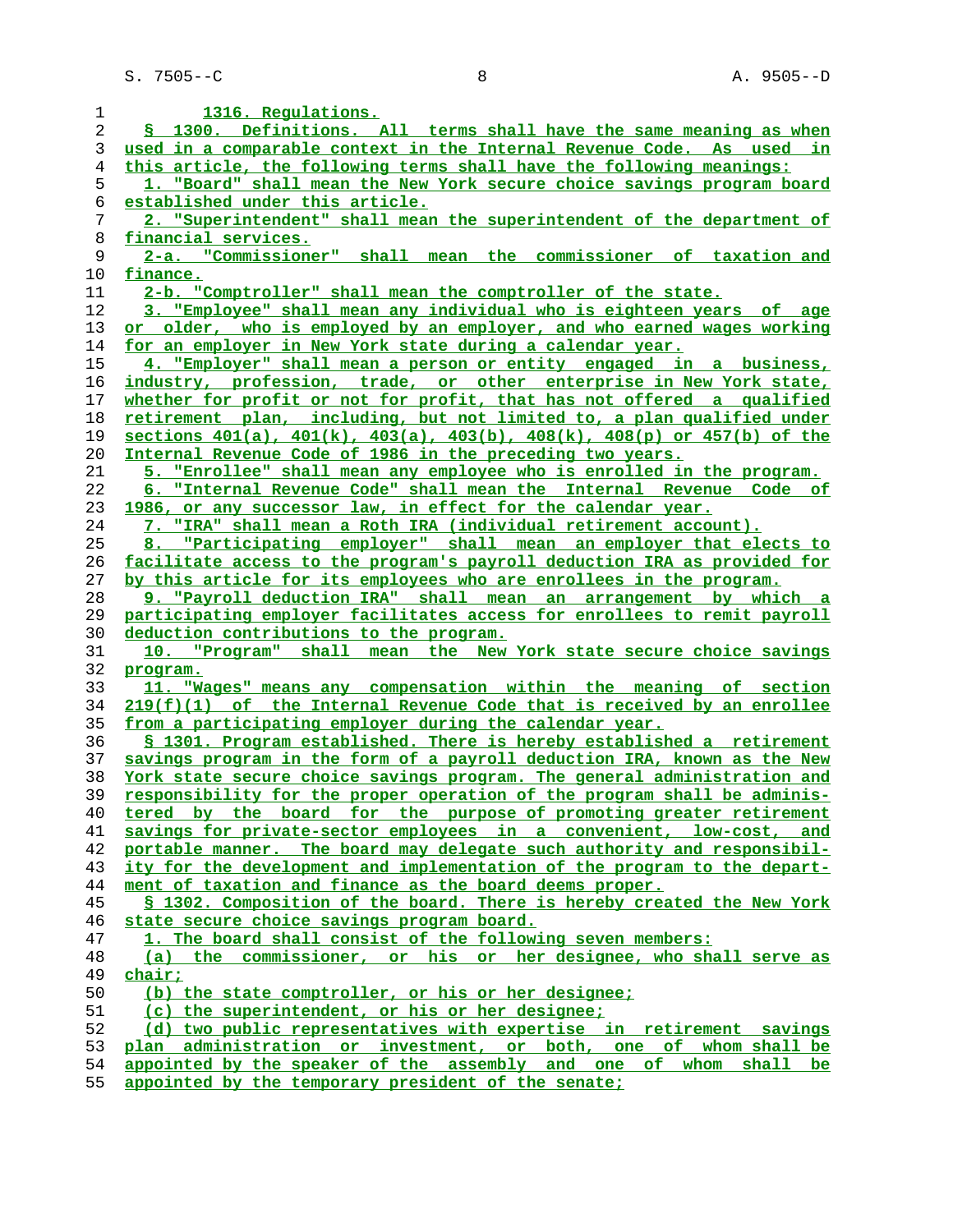| 1              | (e) a representative of participating employers, appointed by the                                                        |
|----------------|--------------------------------------------------------------------------------------------------------------------------|
| 2              | governor; and                                                                                                            |
| 3              | (f) a representative of enrollees, appointed by the governor.                                                            |
| $\overline{4}$ | 2. Members of the board shall serve without compensation but may be                                                      |
| 5              | reimbursed for necessary travel expenses incurred in connection with                                                     |
| 6              | their board duties from funds appropriated for the purpose.                                                              |
| 7              | 3. The initial appointments shall be as follows: the public represen-                                                    |
| 8              | tatives for four years; the representative of participating employers                                                    |
| 9              | for three years; and the representative of enrollees for three years.                                                    |
| 10             | Thereafter, all the governor's appointees shall be for terms of four                                                     |
| 11             | years.                                                                                                                   |
| 12             | 4. A vacancy in the term of an appointed board member shall be filled                                                    |
| 13             | for the balance of the unexpired term in the same manner as the original                                                 |
| 14             | appointment.                                                                                                             |
| 15             | § 1303. Fiduciary duty. The board, the individual members of the                                                         |
| 16             | board, the trustees, any other agents appointed or engaged by the board,                                                 |
| 17             | and all persons serving as program staff shall discharge their duties                                                    |
| 18             | with respect to the program solely in the interest of the program's                                                      |
| 19             | enrollees and beneficiaries as follows:                                                                                  |
| 20             | 1. for the exclusive purposes of providing benefits to enrollees and                                                     |
| 21             | beneficiaries and defraying reasonable expenses of administering the                                                     |
| 22             | program;                                                                                                                 |
| 23             | 2. by investing with the care, skill, prudence, and diligence under                                                      |
| 24             | the prevailing circumstances that a prudent person acting in a like                                                      |
| 25             | capacity and familiar with those matters would use in the conduct of an                                                  |
| 26             | enterprise of a like character and with like aims; and                                                                   |
| 27             | 3. by using any contributions paid by employees and employers remit-                                                     |
| 28             | ting employees' own contributions into the fund exclusively for the                                                      |
| 29             | purpose of paying benefits to the enrollees of the program, for the cost                                                 |
| 30             | of administration of the program, and for investments made for the bene-                                                 |
| 31             | fit of the program.                                                                                                      |
| 32             | \$ 1304. Duties of the board. In addition to the other duties and                                                        |
| 33             | responsibilities stated in this article, the board shall, itself or                                                      |
| 34             | through the use of appropriate financial organizations as managers:                                                      |
| 35             | 1. Cause the program to be designed, established and operated in a                                                       |
| 36             | manner that:                                                                                                             |
| 37             | (a) accords with best practices for retirement savings vehicles;                                                         |
| 38             | (b) maximizes participation, savings, and sound investment practices                                                     |
| 39             | including considering the use of automatic enrollment as allowed under                                                   |
| 40             | federal law;                                                                                                             |
| 41             | (c) maximizes simplicity, including ease of administration for partic-                                                   |
| 42             | ipating employers and enrollees;                                                                                         |
| 43             | (d) provides an efficient product to enrollees by pooling investment                                                     |
| 44             | funds;                                                                                                                   |
| 45             | (e) ensures the portability of benefits; and                                                                             |
| 46             | (f) provides for the deaccumulation of enrollee assets in a manner                                                       |
| 47<br>48       | that provides a financial benefit in retirement.<br>2. Explore and establish or authorize investment options, subject to |
| 49             | this article, that offer enrollees returns on contributions and the                                                      |
| 50             | conversion of individual retirement savings account balances to secure                                                   |
| 51             | retirement income without incurring debt or liabilities to the state.                                                    |
| 52             | 3. Establish or authorize the process by which interest, investment                                                      |
| 53             | earnings, and investment losses are allocated to individual program                                                      |
| 54             | accounts on a pro rata basis and are computed at the interest rate on                                                    |
|                |                                                                                                                          |

**the balance of an individual's account.**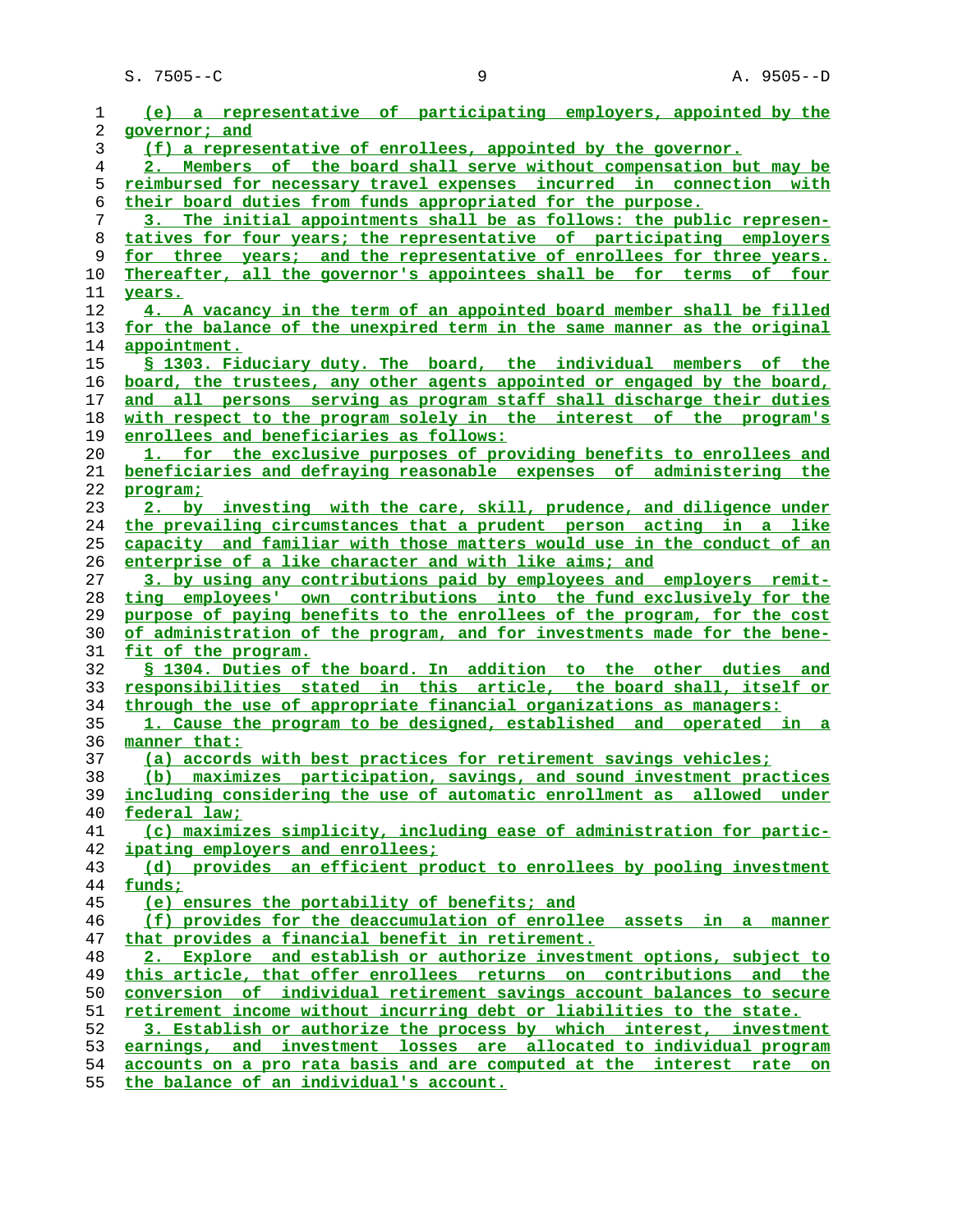| 1  | 4. Make and enter into contracts necessary for the administration of     |
|----|--------------------------------------------------------------------------|
| 2  | the program and fund, including, but not limited to, retaining and       |
| 3  | contracting with investment managers, financial organizations, other     |
| 4  | financial and service providers, consultants, actuaries, counsel, audi-  |
| 5  | tors, third-party administrators, and other professionals as necessary.  |
| 6  | 5. Conduct a periodic review of the performance of any financial         |
| 7  | organizations, including, but not limited to, a review of returns, fees, |
| 8  | and customer service. A copy of reviews shall be posted to the program's |
| 9  | Internet website.                                                        |
| 10 | 6. Cause moneys in the program to be held and invested as pooled         |
| 11 | investments or otherwise, with a view to achieving cost savings through  |
| 12 | efficiencies and economies of scale.                                     |
| 13 | 7. Evaluate and establish or authorize the process for:                  |
| 14 | (a) an enrollee to contribute a portion of his or her wages to the       |
| 15 | program via payroll deduction; and                                       |
| 16 | (b) the voluntary enrollment of participating employers in the           |
| 17 | program.                                                                 |
| 18 | 8. The board may contract with financial organizations and third-party   |
| 19 | administrators with the capability to receive and process employee       |
| 20 | information and contributions for payroll deduction IRA or similar       |
| 21 | arrangements.                                                            |
| 22 | 9. Evaluate and establish or authorize the process for enrollment        |
| 23 | including the process by which an employee may participate in the        |
| 24 | program, select a contribution level, select an investment option, and   |
| 25 | terminate participation in the program.                                  |
| 26 | 10. Evaluate, or cause to be evaluated, the need for, and procure as     |
| 27 | needed, insurance against any and all loss in connection with the prop-  |
| 28 | erty, assets, or activities of the program, and indemnify as needed each |
| 29 | member of the board from personal loss or liability resulting from a     |
| 30 | member's action or inaction as a member of the board.                    |
| 31 | 11. Make provisions for the payment of administrative costs and          |
| 32 | expenses for the creation, management, and operation of the program.     |
| 33 | Subject to appropriation, the state may pay administrative costs associ- |
| 34 | ated with the creation and management of the program until sufficient    |
| 35 | assets are available in the program for that purpose. Thereafter, all    |
| 36 | administrative costs of the program, including repayment of any start-up |
| 37 | funds provided by the state, shall be paid only out of moneys on deposit |
| 38 | therein. However, private funds or federal funding received in order to  |
| 39 | implement the program until it is self-sustaining shall not be repaid    |
| 40 | unless those funds were offered contingent upon the promise of such      |
| 41 | repayment. The board shall keep its annual administrative expenses as    |
| 42 | low as possible.                                                         |
| 43 | 12. Allocate administrative fees to individual retirement accounts in    |
| 44 | the program on a pro rata basis.                                         |
| 45 | 13. Set or authorize minimum and maximum contribution levels in          |
| 46 | accordance with limits established for IRAs by the Internal Revenue      |
| 47 | Code.                                                                    |
| 48 | 14. Facilitate education and outreach to employers and employees.        |
| 49 | 15. Facilitate compliance by the program with all applicable require-    |
| 50 | ments for the program under the Internal Revenue Code, including tax     |
| 51 | gualification requirements or any other applicable legal, financial      |
| 52 | reporting and accounting requirements.                                   |
| 53 | 16. Carry out the duties and obligations of the program in an effec-     |

**tive, efficient, and low-cost manner.**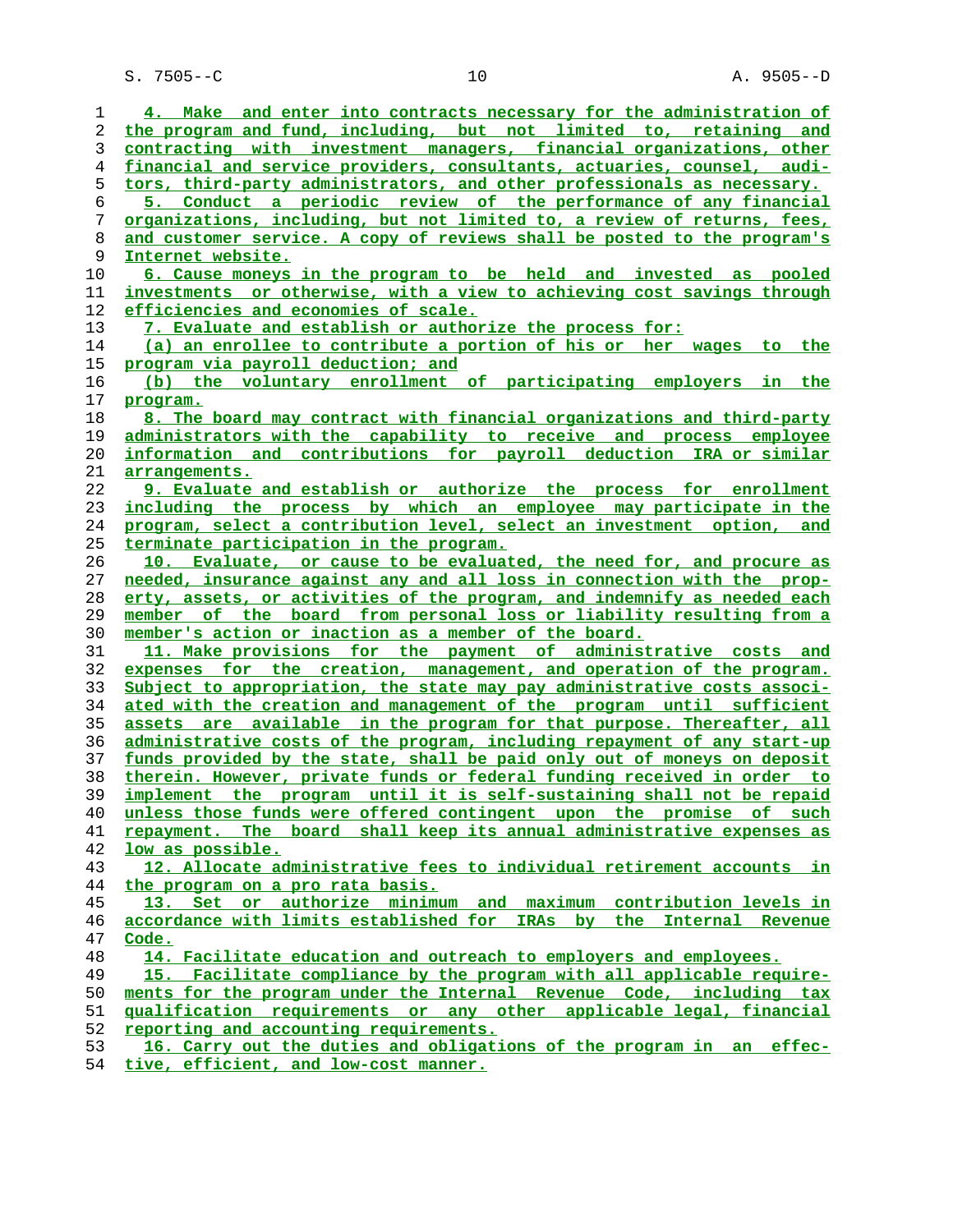S. 7505--C 11 2008 11 2009 11

| 1              | 17. Exercise any and all other powers reasonably necessary for the              |
|----------------|---------------------------------------------------------------------------------|
| 2              | effectuation of the purposes, objectives, and provisions of this arti-          |
| 3              | cle.                                                                            |
| $\overline{4}$ | 18. Determine or authorize withdrawal provisions, such as economic              |
| 5              | hardships, portability and leakage.                                             |
| 6              | 19. Determine employee rights and enforcement of penalties.                     |
| 7              | 20. Delegate such authority and responsibility for the development and          |
| 8              | implementation of the program to the department of taxation and finance         |
| 9              | as the board deems proper.                                                      |
| 10             | <u>S 1305. Risk management. The board shall annually prepare, or cause to</u>   |
| 11             | be prepared, and adopt a written statement of investment policy that            |
|                |                                                                                 |
| 12             | includes a risk management and oversight program. This investment policy        |
| 13             | shall prohibit the board and the program from borrowing for investment          |
| 14             | purposes. The risk management and oversight program shall be designed to        |
| 15             | ensure that an effective risk management system is in place to monitor          |
| 16             | the risk levels of the program, to ensure that the risks taken are              |
| 17             | prudent and properly managed, to provide an integrated process for over-        |
| 18             | all risk management, and to assess investment returns as well as risk to        |
| 19             | determine if the risks taken are adequately compensated compared to             |
| 20             | applicable performance benchmarks and standards. The board shall consid-        |
| 21             | er the statement of investment policy and any changes in the investment         |
| 22             | <u>policy at a public hearing.</u>                                              |
| 23             | § 1306. Financial organizations. 1. The board shall engage, after an            |
| 24             | open bid process, a financial organization or organizations to invest           |
| 25             | assets of the program. In selecting the financial organization or organ-        |
| 26             | izations, the board shall take into consideration and give weight to the        |
| 27             | financial organization's fees and charges in order to reduce-the                |
| 28             | program's administrative expenses.                                              |
| 29             | 2. The financial organizations shall comply with applicable federal             |
| 30             | and state laws, rules, and regulations, as well as rules, policies, and         |
| 31             | <u>quidelines promulgated by the board with respect to the program, includ-</u> |
| 32             | ing, but not limited to, the investment policy.                                 |
| 33             | 3. The financial organization or organizations shall provide such               |
| 34             | reports as the board deems necessary for the board to oversee each              |
| 35             | financial organization's performance and the performance of the program.        |
| 36             | § 1307. Investment options. 1. The board shall establish or authorize           |
| 37             | a default investment option for enrollees who fail to elect an invest-          |
| 38             | ment option. In making such determination, the board shall consider the         |
| 39             | cost, risk profile, benefit level and ease of enrollment. The board may         |
| 40             | change the default option if the board determines that such change is in        |
| 41             | the best interests of the enrollees.                                            |
| 42             | 2. The board may establish or authorize any additional investment               |
| 43             | options that the board deems appropriate including but not limited to:          |
| 44             | (a) a conservative principal protection fund;                                   |
| 45             | (b) a growth fund;                                                              |
| 46             | (c) a secure return fund whose primary objective is the preservation            |
| 47             | of the safety of principal and the provision of a stable and low-risk           |
| 48             | rate of return; if the board elects to establish a secure return fund,          |
| 49             | the board may procure any insurance, annuity, or other product to insure        |
| 50             | the value of enrollees' accounts and quarantee a rate of return; the            |
|                | cost of such funding mechanism shall be paid out of the fund; under no          |
| 51             | circumstances shall the board, program, fund, the state, or any partic-         |
| 52             |                                                                                 |
| 53             | ipating employer assume any liability for investment or actuarial risk;         |
| 54             | the board shall determine whether to establish or authorize such invest-        |
| 55             | ment options based upon an analysis of their cost, risk profile, benefit        |
| 56             | level, feasibility, and ease of implementation;                                 |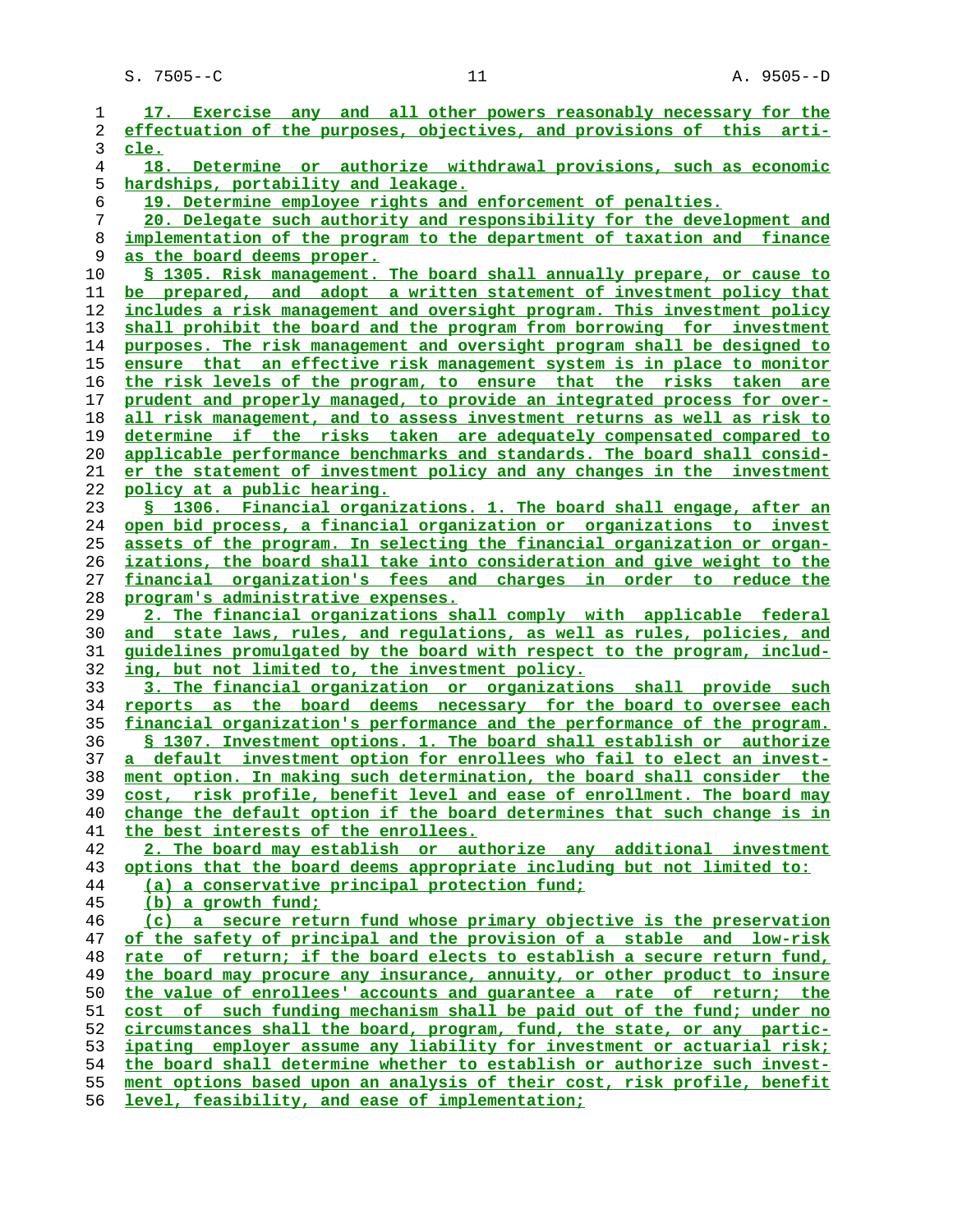| 1              | (d) an annuity fund;                                                     |
|----------------|--------------------------------------------------------------------------|
| 2              | (e) a growth and income fund; or                                         |
| 3              | (f) a life cycle fund with a target date based upon factors determined   |
| $\overline{4}$ | by the board.                                                            |
| 5              | § 1308. Benefits. Interest, investment earnings, and investment losses   |
|                |                                                                          |
| 6              | shall be allocated to individual program accounts as authorized by the   |
| 7              | board pursuant to this article. An individual's retirement savings bene- |
| 8              | fit under the program shall be an amount equal to the balance in the     |
| 9              | individual's program account on the date the retirement savings benefit  |
| 10             | becomes payable. The state shall have no liability for the payment of    |
| 11             | any benefit to any enrollee in the program.                              |
| 12             | § 1309. Employer and employee informational materials and disclosure     |
| 13             | forms. 1. Prior to the opening of the program for enrollment, the board  |
| 14             | shall design and disseminate, or cause to be designed and disseminated,  |
| 15             | to all employers employer informational materials and employee informa-  |
| 16             | tional materials, which shall include background information on the      |
| 17             | program, and necessary disclosures as required by law for employees.     |
| 18             | 2. The employee informational materials shall be made available in       |
|                |                                                                          |
| 19             | English, Spanish, Haitian Creole, Chinese, Korean, Russian, Arabic, and  |
| 20             | any other language the board deems necessary.                            |
| 21             | 3. The employee informational materials shall include a disclosure       |
| 22             | form. The disclosure form shall explain, but not be limited to, all of   |
| 23             | the following:                                                           |
| 24             | (a) the benefits and risks associated with making contributions to the   |
| 25             | program;                                                                 |
| 26             | (b) the process for making contributions to the program;                 |
| 27             | (c) how to cease participation in the program;                           |
| 28             | (d) the process by which an employee can participate in the program      |
| 29             | with a level of employee contributions other than three percent;         |
| 30             | (e) that they are not required to participate or contribute more than    |
| 31             | three percent;                                                           |
| 32             | (f) the process for withdrawal of retirement savings;                    |
| 33             | (g) the process for selecting beneficiaries of their retirement          |
| 34             | savings;                                                                 |
| 35             | (h) how to obtain additional information about the program;              |
| 36             | (i) that employees seeking financial advice should contact financial     |
| 37             | advisors, that participating employers are not in a position to provide  |
| 38             | financial advice, and that participating employers are not liable for    |
| 39             | decisions employees make pursuant to this article;                       |
| 40             | (i) information on how to access any available financial literacy        |
| 41             | programs; and                                                            |
|                |                                                                          |
| 42             | (k) that the program fund is not quaranteed by the state.                |
| 43             | 4. The employee informational materials shall also include a form for    |
| 44             | an employee to note his or her decision regarding participation in the   |
| 45             | program or election to participate with a level of employee contrib-     |
| 46             | utions other than three percent.                                         |
| 47             | 5. Participating employers shall supply the employee informational       |
| 48             | materials to existing employees at least one month prior to the partic-  |
| 49             | ipating employers' facilitation of access to the program. Participating  |
| 50             | employers shall supply the employee informational materials to new       |
| 51             | employees at the time of hiring.                                         |
| 52             | § 1310. Program implementation and enrollment. Except as otherwise       |
| 53             | provided in this article, the program shall be implemented, and enroll-  |
| 54             | ment of employees shall begin, within twenty-four months after the       |
| 55             | effective date of this article. The provisions of this section shall be  |
| 56             | in force after the board opens the program for enrollment.               |
|                |                                                                          |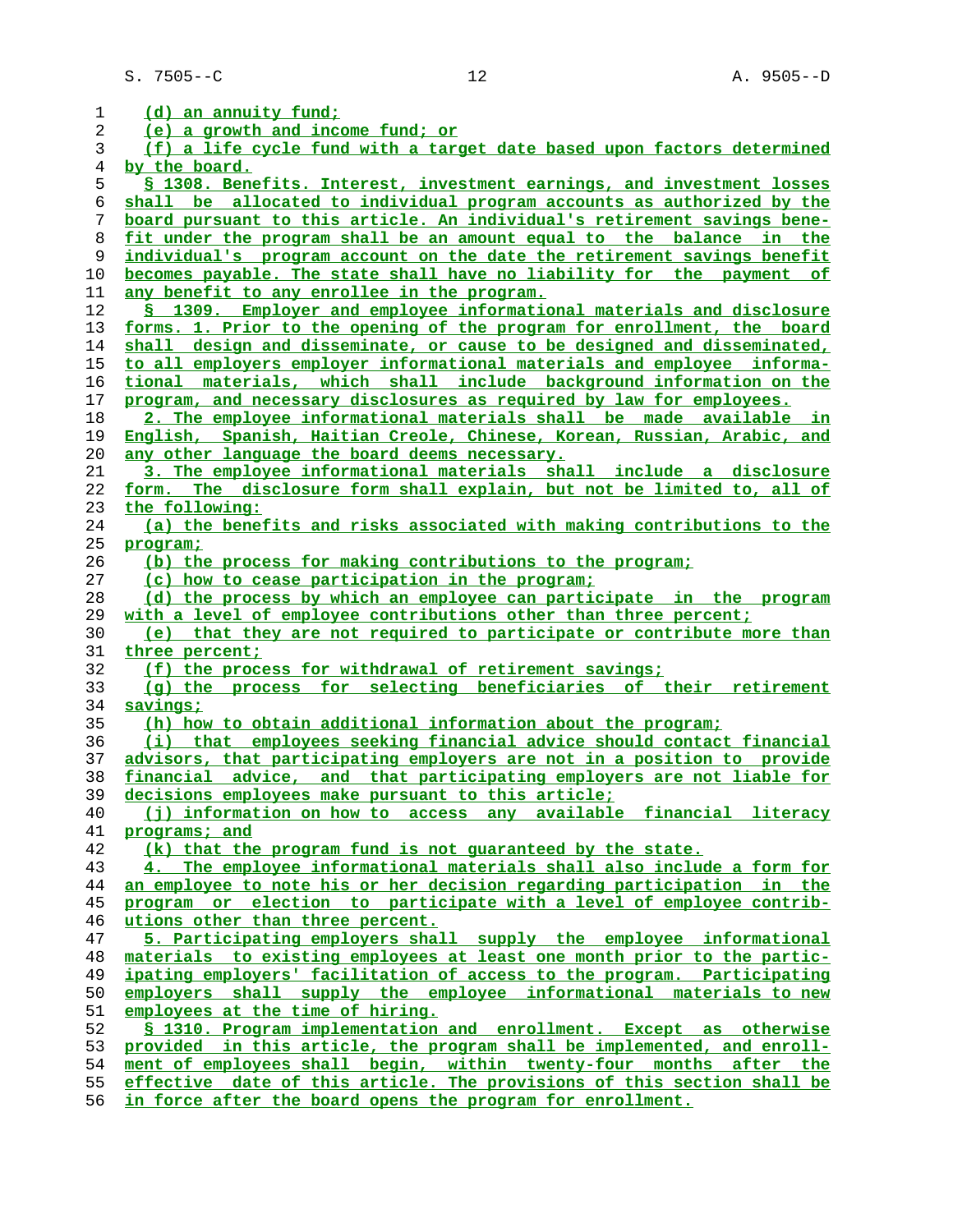S. 7505--C 13 13 A. 9505--D

| 1              | 1. No employer shall be required to participate in or otherwise imple-                                                                          |
|----------------|-------------------------------------------------------------------------------------------------------------------------------------------------|
| 2              | ment the program.                                                                                                                               |
| 3              | 2. Enrollees shall have the ability to select a contribution level                                                                              |
| $\overline{4}$ | into the program. This level may be expressed as a percentage of wages                                                                          |
| 5              | or as a dollar amount up to the deductible amount for the enrollee's                                                                            |
| 6              | taxable year under section 219(b)(1)(A) of the Internal Revenue Code.                                                                           |
| 7              | Enrollees may change their contribution level at any time, subject to                                                                           |
| 8              | rules promulgated by the board. If an enrollee fails to select a                                                                                |
| 9              | <u>contribution level using the form described in this article, then he or</u>                                                                  |
| 10             | she shall contribute three percent of his or her wages to the program,                                                                          |
| 11             | provided that such contributions shall not cause the enrollee's total                                                                           |
| 12             | contributions to IRAs for the year to exceed the deductible amount for                                                                          |
| 13             | the enrollee's taxable year under section 219(b)(1)(A) of the Internal                                                                          |
| 14             | Revenue Code.                                                                                                                                   |
| 15             | 3. Enrollees may select an investment option offered under the                                                                                  |
| 16             | program. Enrollees may change their investment option at any time,                                                                              |
| 17             | subject to rules promulgated by the board. In the event that an enrollee                                                                        |
| 18             | fails to select an investment option, that enrollee shall be placed in                                                                          |
| 19             | the investment option selected or authorized by the board as the default                                                                        |
| 20             | under this article.                                                                                                                             |
| 21             | 4. Following initial implementation of the program pursuant to this                                                                             |
| 22             | section, at least once every year, the program shall designate an open                                                                          |
| 23             | enrollment period during which employees may enroll in the program.                                                                             |
| 24             | 5. An employee who chooses not to participate in the program and who                                                                            |
| 25             | subsequently wants to participate may only enroll during the program's                                                                          |
| 26             | designated open enrollment period or if permitted by the program at an                                                                          |
| 27             | earlier time.                                                                                                                                   |
|                |                                                                                                                                                 |
| 28             | 6. Employers shall retain the option at all times to set up<br>any type                                                                         |
| 29             | of employer-sponsored retirement plan.                                                                                                          |
| 30             | 7. An enrollee may terminate his or her enrollment in the program at                                                                            |
| 31             | <u>any time in a manner prescribed by the board.</u>                                                                                            |
| 32             | 8. (a) The board shall establish or authorize a website regarding the                                                                           |
| 33             | secure choice savings program.                                                                                                                  |
| 34             | (b) The board shall establish and maintain or authorize the establish-                                                                          |
| 35             | ment and maintenance of a secure website wherein enrollees may log in                                                                           |
| 36             | and acquire information regarding contributions and investment income                                                                           |
| 37             | allocated to, withdrawals from, and balances in their program accounts                                                                          |
| 38             | for the reporting period. Such website must also include information for                                                                        |
| 39             | the enrollees regarding other options available to the employee and how                                                                         |
| 40             | they can transfer their accounts to other programs should they wish to                                                                          |
| 41             | do so. Such website may include any other information regarding the                                                                             |
| 42             | program as the board may determine.                                                                                                             |
| 43             | § 1311. Payments. Employee contributions deducted by the participating                                                                          |
| 44             | employer through payroll deduction shall be remitted by the participat-                                                                         |
| 45             | ing employer to the program using one or more payroll deduction IRAs                                                                            |
| 46             | established or authorized by the board under this article, either:                                                                              |
| 47             | 1. on or before the last day of the month following the month in which                                                                          |
| 48             | the compensation otherwise would have been payable to the employee in                                                                           |
| 49             | cash; or                                                                                                                                        |
| 50             | 2. before such later deadline prescribed by the board for making such                                                                           |
| 51             | payments, but not later than the due date for the deposit of tax                                                                                |
| 52             | required to be deducted and withheld relating to collection of income                                                                           |
| 53<br>54       | tax at source on wages or for the deposit of tax required to be paid<br>under the unemployment insurance system for the payroll period to which |

**such payments relate.**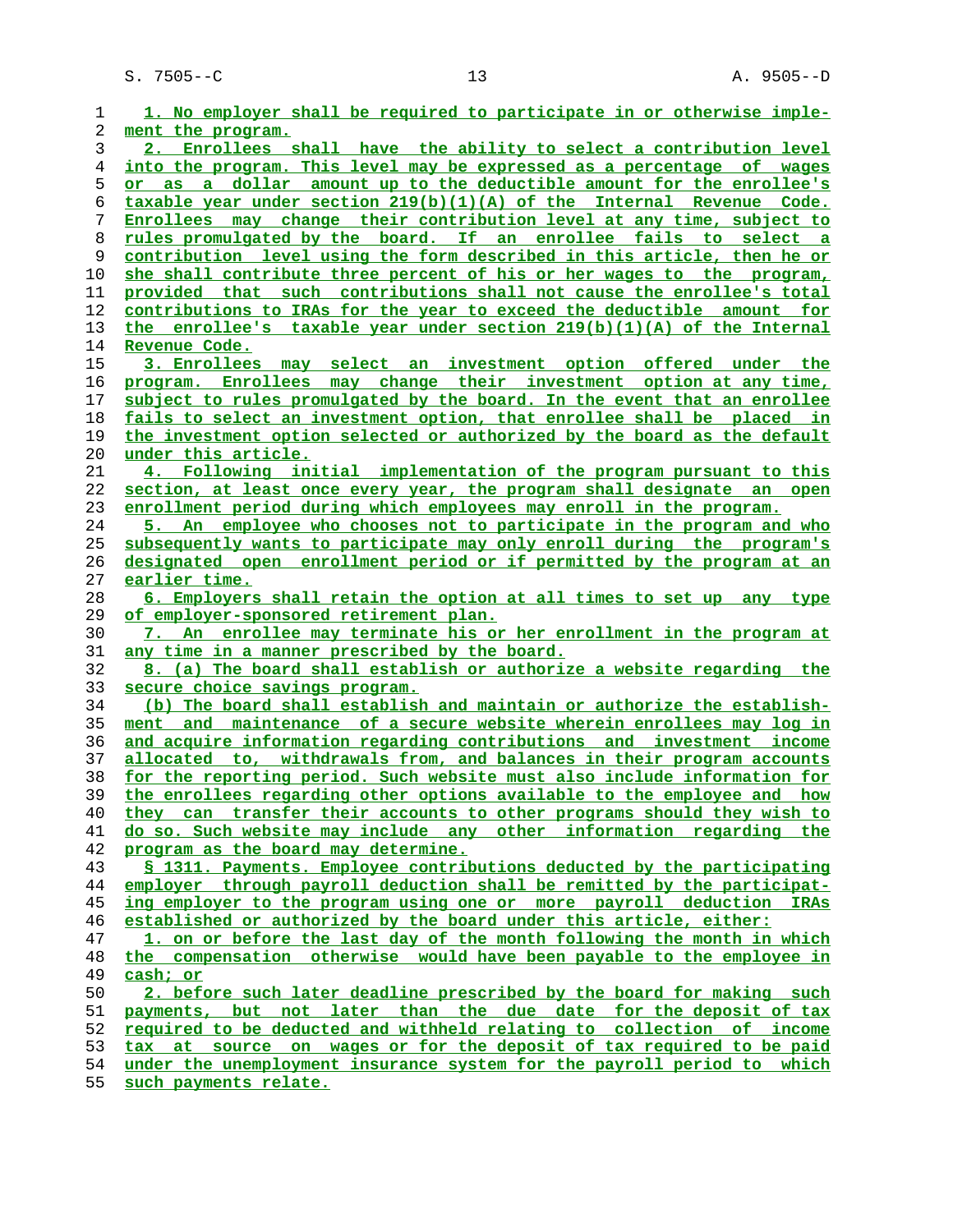**§ 1312. Duty and liability of the state. 1. The state shall have no duty or liability to any party for the payment of any retirement savings benefits accrued by any enrollee under the program. Any financial liability for the payment of retirement savings benefits in excess of funds available under the program shall be borne solely by the entities with whom the board contracts to provide insurance to protect the value of the program. 2. No state board, commission, or agency, or any officer, employee, or member thereof is liable for any loss or deficiency resulting from particular investments selected under this article, except for any liability that arises out of a breach of fiduciary duty. § 1313. Duty and liability of participating employers. 1. Participat- ing employers shall not have any liability for an employee's decision regarding whether to participate in the program or for the investment decisions of the board or of any enrollee. 2. A participating employer is not establishing or maintaining the program's payroll deduction IRA. A participating employer shall not be a fiduciary, or considered to be a fiduciary, over the program. A partic- ipating employer shall not bear responsibility for the administration, investment, or investment performance of the program. A participating employer shall not be liable with regard to investment returns, program design, and benefits paid to program participants. § 1314. Audit and reports. 1. The board shall annually submit: (a) an audited financial report, prepared in accordance with generally accepted accounting principles, on the operations of the program during each calendar year by July first of the following year to the governor, the commissioner, the speaker of the assembly, the temporary president of the senate, the chair of the assembly ways and means committee, the chair of the senate finance committee, the chair of the assembly labor committee, the chair of the senate labor committee; and (b) a report prepared or authorized by the board, which shall include, but is not limited to, a summary of the benefits provided by the program, including the number of enrollees in the program, the percent- age and amounts of investment options and rates of return, and such other information that is relevant to make a full, fair, and effective disclosure of the operations of the program. The annual report shall be made by an independent certified public accountant and shall include, but is not limited to, direct and indirect costs attributable to the use of outside consultants, independent contractors, and any other persons who are not state employees for the administration of the program. 2. In addition to any other statements or reports required by law, the board shall provide or cause to be provided periodic reports at least annually to enrollees, reporting contributions and investment income allocated to, withdrawals from, and balances in their program accounts for the reporting period. Such reports may include any other information regarding the program as the board may determine. § 1315. Delayed implementation. The board may delay the implementation of the program an additional twelve months beyond the twenty-four months established in section thirteen hundred ten of this article if the board determines that further delay is necessary to address legal, financial or other programmatic concerns impacting the viability of the program. The board shall provide reasonable notice of such delay to the governor, the commissioner, the speaker of the assembly, the temporary president of the senate, the chair of the assembly ways and means committee, the chair of the senate finance committee, the chair of the assembly labor committee, and the chair of the senate labor committee.**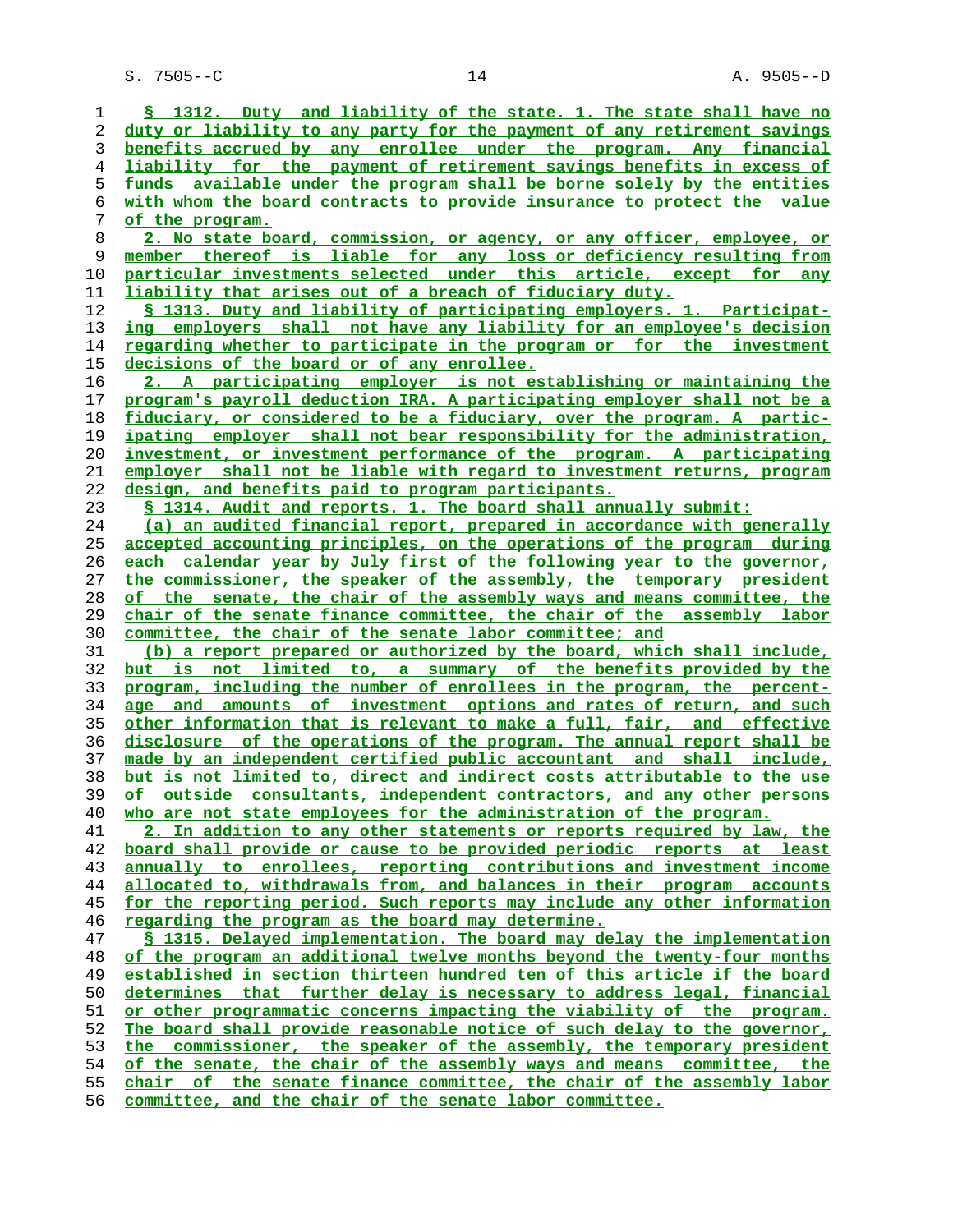| 1        | § 1316. Requlations. The commissioner may issue such rules and requ-                                                                          |
|----------|-----------------------------------------------------------------------------------------------------------------------------------------------|
| 2        | lations as he or she deems necessary to implement the terms of this                                                                           |
| 3        | article.                                                                                                                                      |
| 4        | § 3. The state finance law is amended by adding a new section 99-bb to                                                                        |
| 5        | read as follows:                                                                                                                              |
| 6<br>7   | § 99-bb. New York state secure choice administrative fund. 1. There<br>is hereby established within the joint custody of the commissioner of  |
| 8        | taxation and finance and the state comptroller in consultation with the                                                                       |
| 9        | New York state secure choice savings program board, a new fund to be                                                                          |
| 10       | known as the New York state secure choice administrative fund.                                                                                |
| 11       | 2. The New York state secure choice savings program board shall use                                                                           |
| 12       | moneys in the administrative fund to pay for administrative expenses it                                                                       |
| 13       | incurs in the performance of its duties under the New York state secure                                                                       |
| 14       | choice savings program pursuant to article forty-three of the general                                                                         |
| 15       | business law.                                                                                                                                 |
| 16       | 3. The New York state secure choice savings program board shall use                                                                           |
| 17       | moneys in the administrative fund to cover start-up administrative                                                                            |
| 18       | expenses it incurs in the performance of its duties under article                                                                             |
| 19       | forty-three of the general business law.                                                                                                      |
| 20       | 4. The administrative fund may receive any grants or other moneys                                                                             |
| 21       | designated for administrative purposes from the state, or any unit of                                                                         |
| 22       | federal or local government, or any other person, firm, partnership, or                                                                       |
| 23       | corporation. Any interest earnings that are attributable to moneys in                                                                         |
| 24       | the administrative fund must be deposited into the administrative fund.                                                                       |
| 25<br>26 | § 4. Severability clause. If any clause, sentence, paragraph, subdivi-<br>sion, section or part of this act shall be adjudged by any court of |
| 27       | competent jurisdiction to be invalid, such judgment shall not affect,                                                                         |
| 28       | impair, or invalidate the remainder thereof, but shall be confined<br>in                                                                      |
| 29       | its operation to the clause, sentence, paragraph, subdivision, section                                                                        |
| 30       | or part thereof directly involved in the controversy in which such judg-                                                                      |
| 31       | ment shall have been rendered. It is hereby declared to be the intent of                                                                      |
| 32       | the legislature that this act would have been enacted even<br>if<br>such                                                                      |
| 33       | invalid provisions had not been included herein.                                                                                              |
| 34       | § 5. This act shall take effect immediately.                                                                                                  |
|          |                                                                                                                                               |
| 35       | PART Y                                                                                                                                        |
|          |                                                                                                                                               |
| 36       | Intentionally Omitted                                                                                                                         |
|          |                                                                                                                                               |
| 37       | PART Z                                                                                                                                        |
| 38       | Intentionally Omitted                                                                                                                         |
|          |                                                                                                                                               |
| 39       | PART AA                                                                                                                                       |
|          |                                                                                                                                               |
| 40       | Intentionally Omitted                                                                                                                         |
|          |                                                                                                                                               |
| 41       | PART BB                                                                                                                                       |
|          |                                                                                                                                               |
| 42       | Intentionally Omitted                                                                                                                         |
|          |                                                                                                                                               |
| 43       | PART CC                                                                                                                                       |
|          |                                                                                                                                               |
| 44       | Section 1. Paragraph p of subdivision 10 of section 54 of the state                                                                           |
| 45       | finance law, as amended by section 2 of part K of chapter 57 of the laws                                                                      |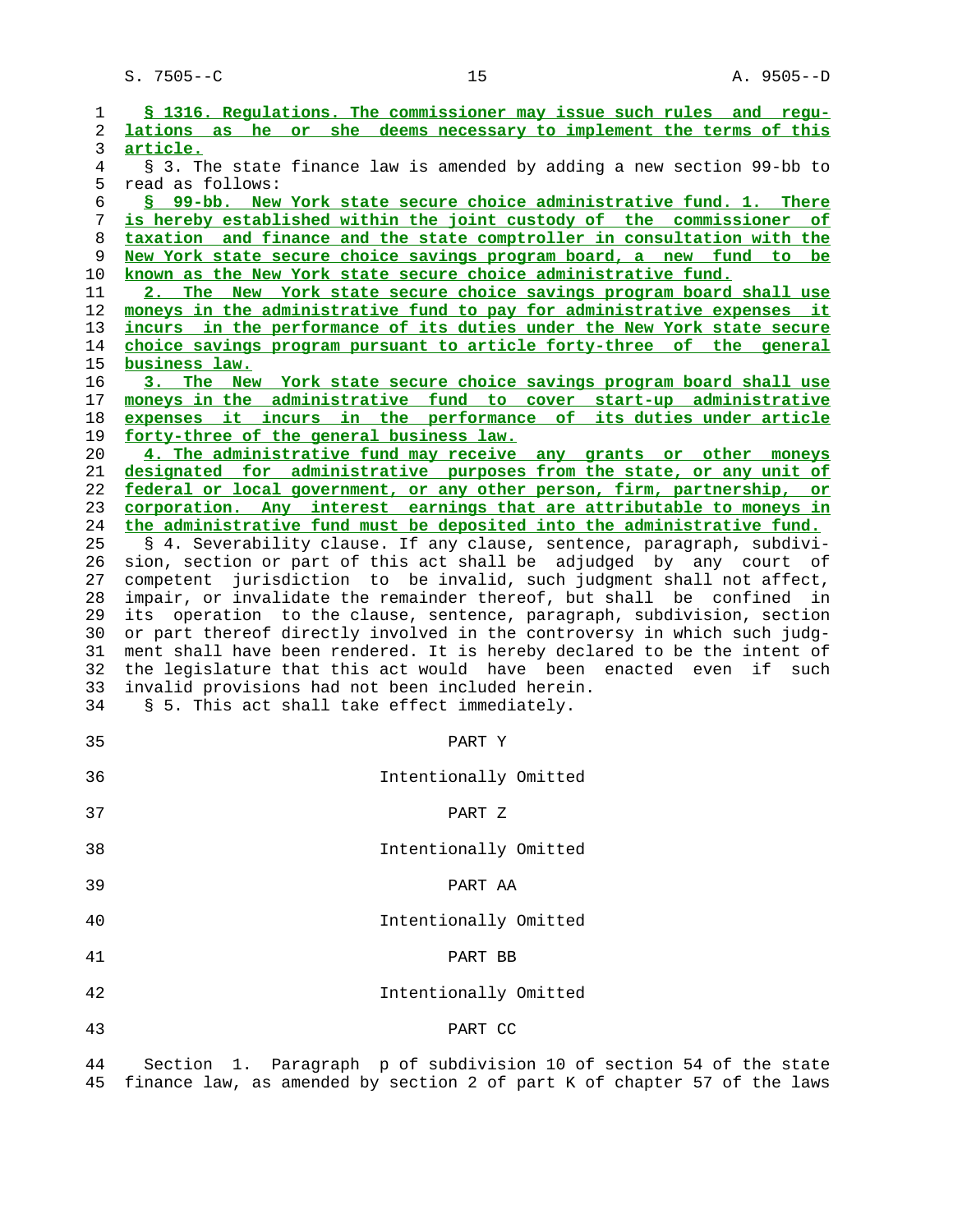1 of 2011 and subparagraph (ii) as amended by chapter 30 of the laws of 2 2013, is amended to read as follows:

 3 p. Citizen empowerment tax credit. (i) For the purposes of this para- 4 graph, "municipalities" shall mean cities with a population less than 5 one million, towns **created on or before December thirty-first, two thou-** 6 **sand seventeen,** and villages **incorporated on or before December thirty-** 7 **first, two thousand seventeen**.

 8 (ii) Within the annual amounts appropriated therefor, surviving muni- 9 cipalities following a consolidation or dissolution occurring on or 10 after the state fiscal year commencing April first, two thousand seven, 11 and any new coterminous town-village established after July first, two 12 thousand twelve that operates principally as a town or as a village but 13 not as both a town and a village, shall be awarded additional annual 14 aid, starting in the state fiscal year following the state fiscal year 15 in which such reorganization took effect, equal to fifteen percent of 16 the combined amount of real property taxes levied by all of the munici- 17 palities participating in the reorganization in the local fiscal year 18 prior to the local fiscal year in which such reorganization took effect. 19 In instances of the dissolution of a village located in more than one 20 town, such additional aid shall equal the sum of fifteen percent of the 21 real property taxes levied by such village in the village fiscal year 22 prior to the village fiscal year in which such dissolution took effect 23 plus fifteen percent of the average amount of real property taxes levied 24 by the towns in which the village was located in the town fiscal year 25 prior to the town fiscal year in which such dissolution took effect, and 26 shall be divided among such towns based on the percentage of such 27 village's population that resided in each such town as of the most 28 recent federal decennial census. In no case shall the additional **annual** 29 aid pursuant to this paragraph exceed one million dollars. **For villages** 30 **in which a majority of the electors voting at a referendum on a proposed** 31 **dissolution pursuant to section seven hundred eighty of the general** 32 **municipal law vote in favor of dissolution after December thirty-first,** 33 **two thousand seventeen, in no case shall the additional annual aid** 34 **pursuant to this paragraph exceed the lesser of one million dollars or** 35 **the amount of real property taxes levied by such village in the village** 36 **fiscal year prior to the village fiscal year in which such dissolution** 37 **took effect.** Such additional **annual** aid shall be apportioned and paid to 38 the chief fiscal officer of each eligible municipality on or before 39 September twenty-fifth of each such state fiscal year on audit and 40 warrant of the state comptroller out of moneys appropriated by the 41 legislature for such purpose to the credit of the local assistance fund. 42 (iii) Any municipality receiving a citizen empowerment tax credit 43 pursuant to this paragraph shall use at least seventy percent of such 44 aid for property tax relief and the balance of such aid for general 45 municipal purposes. For each local fiscal year following the effective 46 date of the chapter of the laws of two thousand eleven which amended 47 this paragraph in which such aid is payable, a statement shall be placed 48 on each property tax bill for such municipality in substantially the 49 following form: "Your property tax savings this year resulting from the 50 State Citizen Empowerment Tax Credit received as the result of local 51 government re-organization is \$\_\_\_\_\_\_." The property tax savings from 52 the citizen empowerment tax credit for each property tax bill shall be 53 calculated by (1) multiplying the amount of the citizen empowerment tax 54 credit used for property tax relief by the amount of property taxes 55 levied on such property by such municipality and (2) dividing the result 56 by the total amount of property taxes levied by such municipality.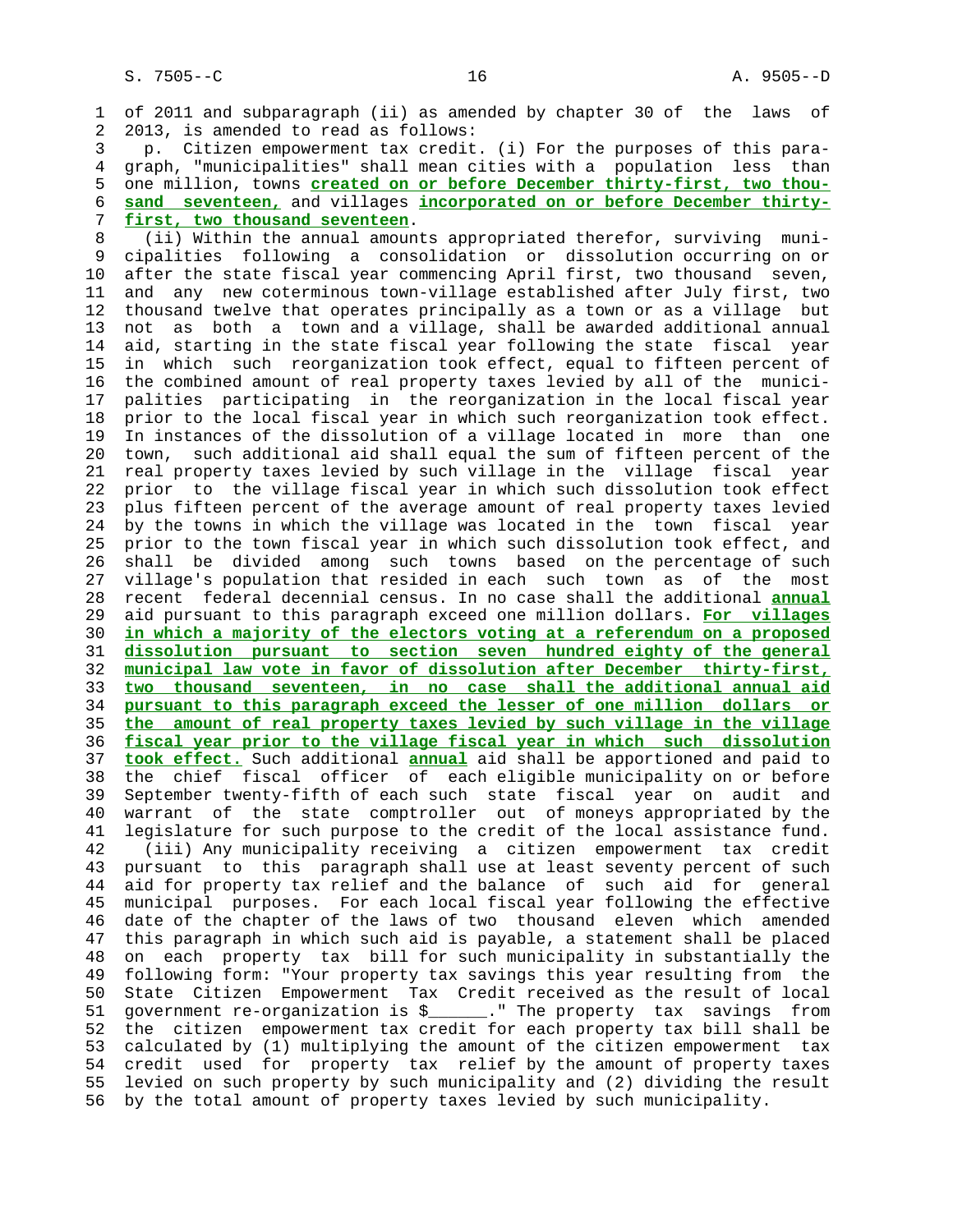1 § 2. This act shall take effect immediately.

#### 2 PART DD

 3 Section 1. Section 106-b of the uniform justice court act, as added by 4 chapter 87 of the laws of 2008, is amended to read as follows:

 5 § 106-b. Election of [**a single**] **one or more** town [**justice**] **justices** for 6 two or more [**adjacent**] towns.

1. Two or more [adjacent] towns within the same county, acting by and 8 through their town boards, are authorized to jointly undertake a study 9 relating to the election of [**a single**] **one or more** town [**justice**] 10 **justices** who shall preside in the town courts of each such town. Such 11 study shall be commenced upon and conducted pursuant to a joint resol- 12 ution adopted by the town board of each such [**adjacent**] town. Such joint 13 resolution or a certified copy thereof shall upon adoption be filed in 14 the office of the town clerk of each [**adjacent**] town which adopts the 15 resolution. No study authorized by this subdivision shall be commenced 16 until the joint resolution providing for the study shall have been filed 17 with the town clerks of at least two [**adjacent**] towns which adopted such 18 joint resolution.

 19 2. Within thirty days after the conclusion of a study conducted pursu- 20 ant to subdivision one of this section, each town which shall have 21 adopted the joint resolution providing for the study shall publish, in 22 its official newspaper or, if there be no official newspaper, in a news- 23 paper published in the county and having a general circulation within 24 such town, notice that the study has been concluded and the time, date 25 and place of the town public hearing on such study. Each town shall 26 conduct a public hearing on the study, conducted pursuant to subdivision 27 one of this section, not less than twenty days nor more than thirty days 28 after publication of the notice of such public hearing.

 29 3. The town board of each town party to the study shall conduct a 30 public hearing upon the findings of such study, and shall hear testimony 31 and receive evidence and information thereon with regard to the election 32 of one **or more** town [**justice**] **justices** to preside over the town courts 33 of the [**adjacent**] towns which are parties to the joint resolution 34 providing for the study.

 35 4. Within sixty days of the last public hearing upon a study conducted 36 pursuant to subdivision one of this section, town boards of each town 37 which participated in such study shall determine whether the town will 38 participate in a joint plan providing for the election of [**a single**] **one** 39 **or more** town [**justice**] **justices** to preside in the town courts of two or 40 more [**adjacent**] towns. Every such joint plan shall only be approved by 41 a town by the adoption of a resolution by the town board providing for 42 the adoption of such joint plan. In the event two or more [**adjacent**] 43 towns fail to adopt a joint plan, all proceedings authorized by this 44 section shall terminate and the town courts of such towns shall continue 45 to operate in accordance with the existing provisions of law.

 46 5. Upon the adoption of a joint plan by two or more [**adjacent**] towns, the town boards of the towns adopting such plan shall each adopt a joint 48 resolution providing for:

 49 a. the election of [**a single**] **one or more** town [**justice**] **justices** at 50 large to preside in the town courts of the participating towns;

 51 b. the abolition of the existing office of town justice in the partic- 52 ipating towns; and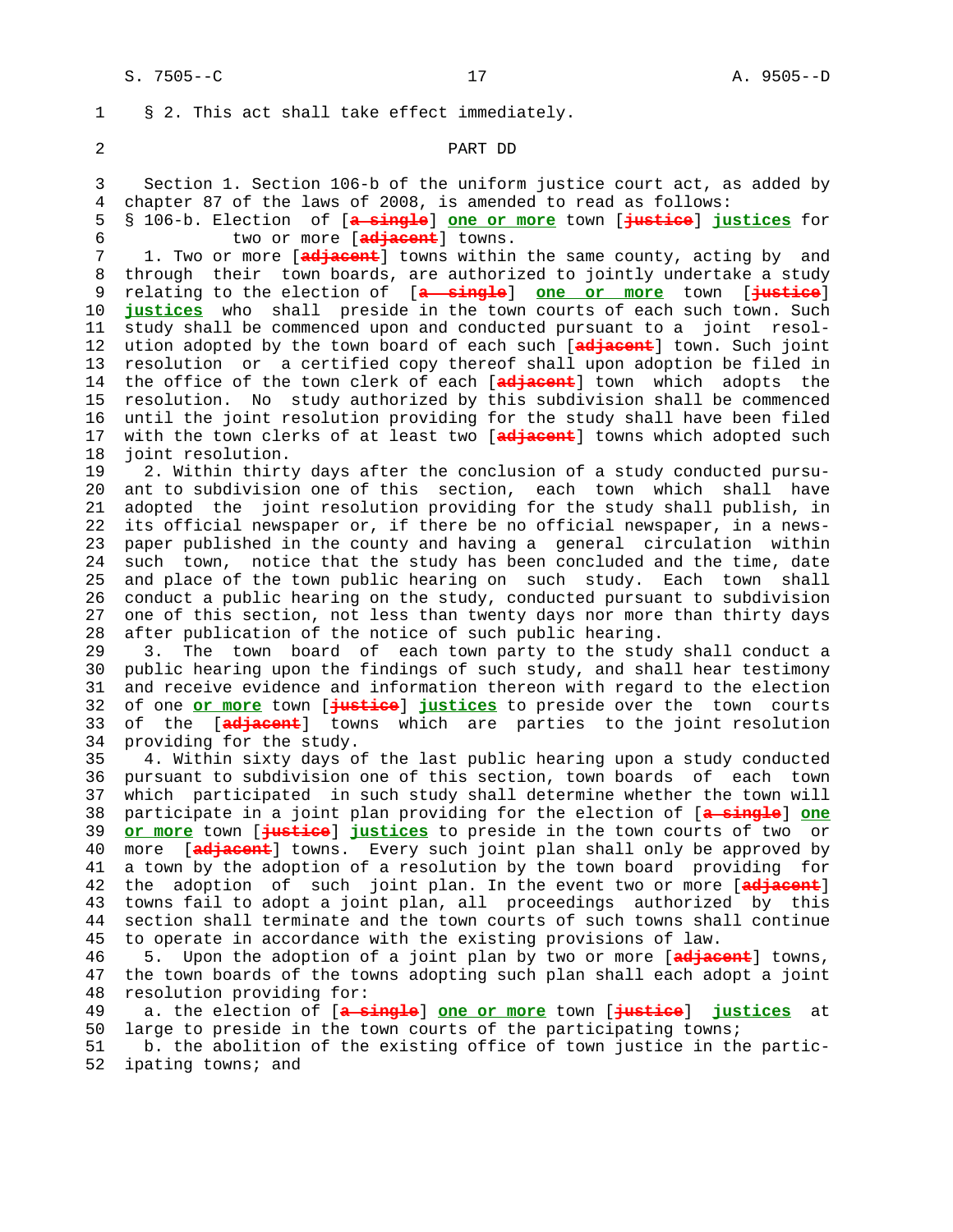1 c. the election of [**such single**] **one or more** town [**justice**] **justices** 2 shall occur at the next general election of town officers and every 3 fourth year thereafter. 4 6. Upon the adoption of a joint resolution, such resolution shall be 5 forwarded to the state legislature, and shall constitute a municipal 6 home rule message pursuant to article nine of the state constitution and 7 the municipal home rule law. No such joint resolution shall take effect 8 until state legislation enacting the joint resolution shall have become a law. 10 7. Every town justice elected to preside in multiple towns pursuant to 11 this section shall have jurisdiction in each of the participating [**adja-** 12 **cent**] towns, shall preside in the town courts of such towns, shall main- 13 tain separate records and dockets for each town court, and shall main- 14 tain a separate bank account for each town court for the deposit of 15 moneys received by each town court. 16 8. In the event any town court operated pursuant to a joint plan 17 enacted into law pursuant to this section is without the services of the 18 [**single**] **one or more** town [**justice**] **justices** because of absence or disa- 19 bility, the provisions of section one hundred six of this article and 20 the town law shall apply. 21 § 2. This act shall take effect immediately. 22 PART EE 23 Section 1. The general municipal law is amended by adding a new arti- 24 cle 12-I to read as follows: 25 **ARTICLE 12-I** 26 **COUNTY-WIDE SHARED SERVICES PANELS** 27 **Section 239-bb. County-wide shared services panels.** 28 **§ 239-bb. County-wide shared services panels. 1. Definitions. The** 29 **following terms shall have the following meanings for the purposes of** 30 **this article:** 31 **a. "County" shall mean any county not wholly contained within a city.** 32 **b. "County CEO" shall mean the county executive, county manager or** 33 **other chief executive of the county, or, where none, the chair of the** 34 **county legislative body.** 35 **c. "Panel" shall mean a county-wide shared services panel established** 36 **pursuant to subdivision two of this section.** 37 **d. "Plan" shall mean a county-wide shared services property tax** 38 **savings plan.** 39 **2. County-wide shared services panels. a. There shall be a county-wide** 40 **shared services panel in each county consisting of the county CEO, and** 41 **one representative from each city, town and village in the county. The** 42 **chief executive officer of each town, city and village shall be the** 43 **representative to a panel and shall be the mayor, if a city or a** 44 **village, or shall be the supervisor, if a town. The county CEO shall** 45 **serve as chair. All panels established in each county pursuant to part** 46 **BBB of chapter fifty-nine of the laws of two thousand seventeen, and** 47 **prior to the enactment of this article, shall continue in satisfaction** 48 **of this section in such form as they were established, provided that the** 49 **county CEO may alter the membership of the panel consistent with para-** 50 **graph b of this subdivision.** 51 **b. The county CEO may invite any school district, board of cooperative** 52 **educational services, fire district, fire protection district, or** 53 **special improvement district in the county to join a panel. Upon such**

54 **invitation, the governing body of such school district, board of cooper-**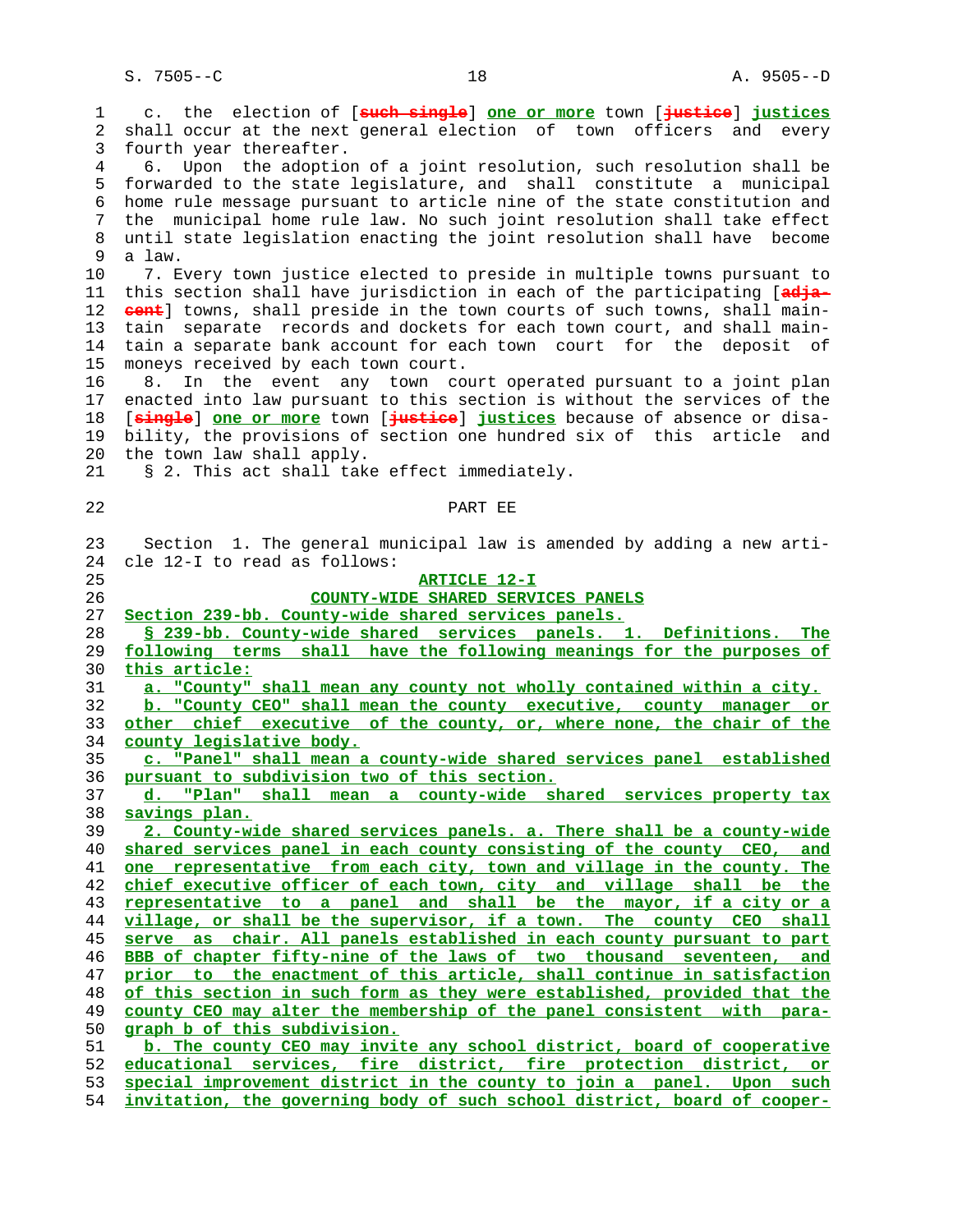S. 7505--C 19 A. 9505--D

**ative educational services, fire district, fire protection district, or other special district may accept such invitation by selecting a repre- sentative of such governing body, by majority vote, to serve as a member of the panel. Such school district, board of cooperative educational services, fire district, fire protection district or other special district shall maintain such representation until the panel either approves a plan or transmits a statement to the secretary of state on the reason the panel did not approve a plan, pursuant to paragraph d of subdivision seven of this section. Upon approval of a plan or a trans- mission of a statement to the secretary of state that a panel did not approve a plan in any calendar year, the county CEO may, but need not, invite any school district, board of cooperative educational services, fire district, fire protection district or special improvement district in the county to join a panel thereafter convened. 3. a. Each county CEO shall, after satisfying the requirements of part BBB of chapter fifty-nine of the laws of two thousand seventeen, annual- ly convene the panel and shall undertake to revise and update a previ- ously approved plan or alternatively develop a new plan through December thirty-first, two thousand twenty-one. Such plans shall contain new, recurring property tax savings resulting from actions such as, but not limited to, the elimination of duplicative services; shared services arrangements including, joint purchasing, shared highway equipment, shared storage facilities, shared plowing services and energy and insur- ance purchasing cooperatives; reducing back office and administrative overhead; and better coordinating services. The secretary of state may provide advice and/or recommendations on the form and structure of such plans. b. After having convened at least two meetings in a calendar year, a panel may, by majority vote, determine that it is not in the best inter- est of the taxpayers to revise and update a previously approved plan or to develop a new plan in such year. The county CEO of such panel shall then comply with the provisions of paragraph (d) of subdivision seven of this section. 4. While revising or updating a previously approved plan, or while developing a new plan, the county CEO shall regularly consult with, and take recommendations from, the representatives: on the panel; of each collective bargaining unit of the county and the cities, towns, and villages; and of each collective bargaining unit of any participating school district, board of cooperative educational services, fire district, fire protection district, or special improvement district. 5. The county CEO, the county legislative body and a panel shall accept input from the public, civic, business, labor and community lead- ers on any proposed plan. The county CEO shall cause to be conducted a minimum of three public hearings prior to submission of a plan to a vote of a panel. All such public hearings shall be conducted within the coun- ty, and public notice of all such hearings shall be provided at least one week prior in the manner prescribed in subdivision one of section one hundred four of the public officers law. Civic, business, labor,** and community leaders, as well as members of the public, shall be **permitted to provide public testimony at any such hearings. 6. a. The county CEO shall submit each plan, accompanied by a certif- ication as to the accuracy of the savings contained therein, to the county legislative body at least forty-five days prior to a vote by the panel. b. The county legislative body shall review and consider each plan submitted in accordance with paragraph a of this subdivision. A majority**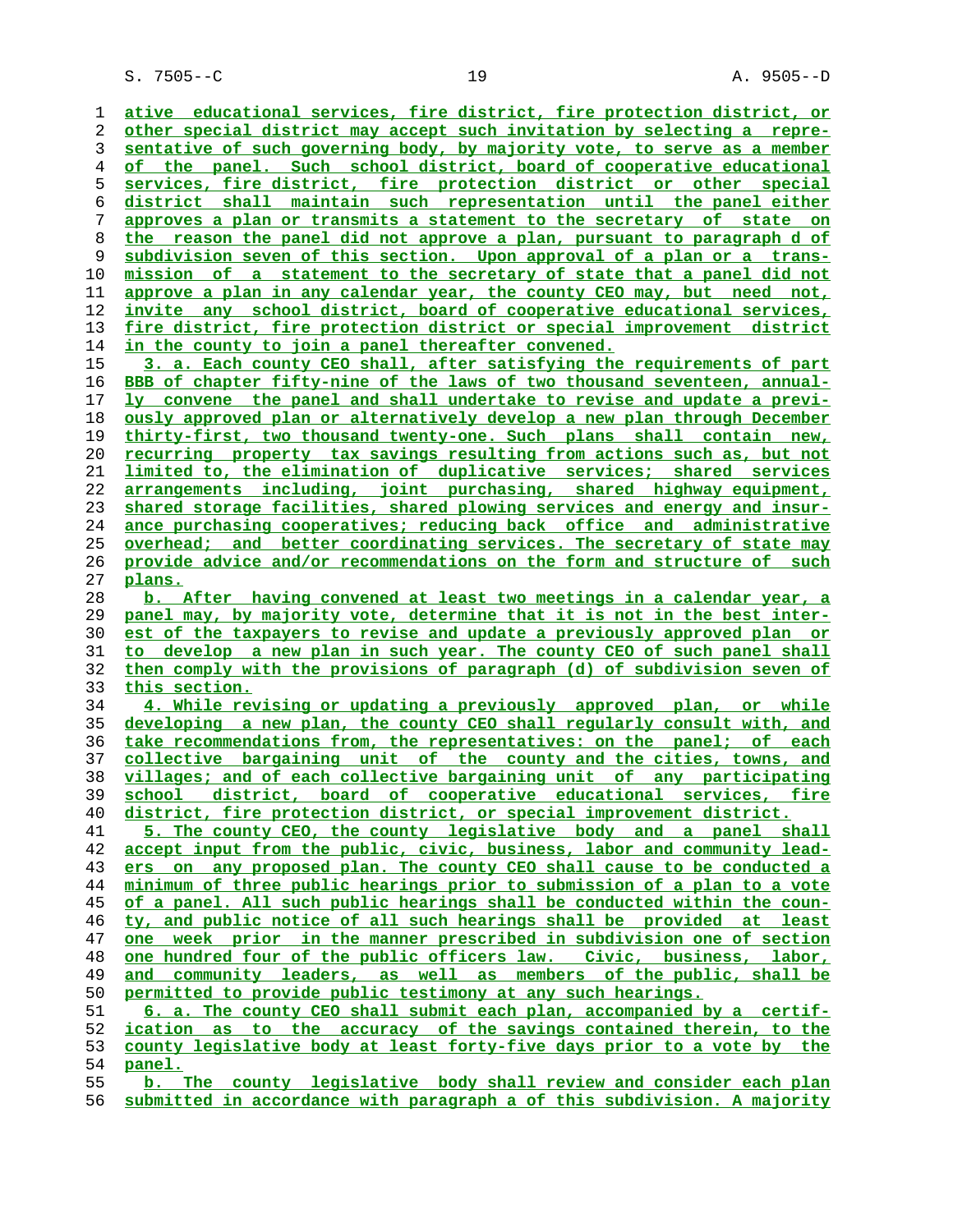S. 7505--C 20 A. 9505--D

**of the members of such body may issue an advisory report on each plan, making recommendations as deemed necessary. The county CEO may modify a plan based on such recommendations, which shall include an updated certification as to the accuracy of the savings contained therein. 7. a. A panel shall duly consider any plan properly submitted to the panel by the county CEO and may approve such plan by a majority vote of the panel. Each member of a panel may, prior to the panel-wide vote, cause to be removed from a plan any proposed action affecting the unit of government represented by the respective member. Written notice of such removal shall be provided to the county CEO prior to a panel-wide vote on a plan. b. Plans approved by a panel shall be transmitted to the secretary of state no later than thirty days from the date of approval by a panel accompanied by a certification as to the accuracy of the savings accom- panied therein, and shall be publicly disseminated to residents of the county in a concise, clear, and coherent manner using words with common and everyday meaning. c. The county CEO shall conduct a public presentation of any approved plan no later than thirty days from the date of approval by a panel. Public notice of such presentation shall be provided at least one week prior in the manner prescribed in subdivision one of section one hundred four of the public officers law. d. Beginning in two thousand twenty, by January fifteenth following any calendar year during which a panel did not approve a plan and trans- mit such plan to the secretary of state pursuant to paragraph b of this subdivision, the county CEO of such panel shall release to the public and transmit to the secretary of state a statement explaining why the panel did not approve a plan that year, including, for each vote on a plan, the vote taken by each panel member and an explanation by each panel member of their vote. 8. For each county, new shared services actions not included in a previously approved and submitted plan pursuant to this section or part BBB of chapter fifty-nine of the laws of two thousand seventeen, may be eligible for funding to match savings from such action, subject to available appropriation. Savings that are actually and demonstrably realized by the participating local governments are eligible for match- ing funding. For actions that are part of an approved plan transmitted to the secretary of state in accordance with paragraph b of subdivision seven of this section, savings achieved from January first through December thirty-first from new actions implemented on or after January first through December thirty-first of the year immediately following an approved and transmitted plan may be eligible for matching funding. Only net savings between local governments for each action would be eligible for matching funding. Savings from internal efficiencies or any other action taken by a local government without the participation of another local government are not eligible for matching funding. Each county and all of the local governments within the county that are part of any action to be implemented as part of an approved plan must collectively apply for the matching funding and agree on the distribution and use of any matching funding in order to qualify for matching funding. 9. The department of state shall prepare a report to the governor, the temporary president of the senate and the speaker of the assembly on the county-wide shared services plans approved by the county-wide shared services panels created pursuant to part BBB of chapter fifty-nine of the laws of two thousand seventeen and this article and shall post the report on the department's website. Such report shall be provided on or**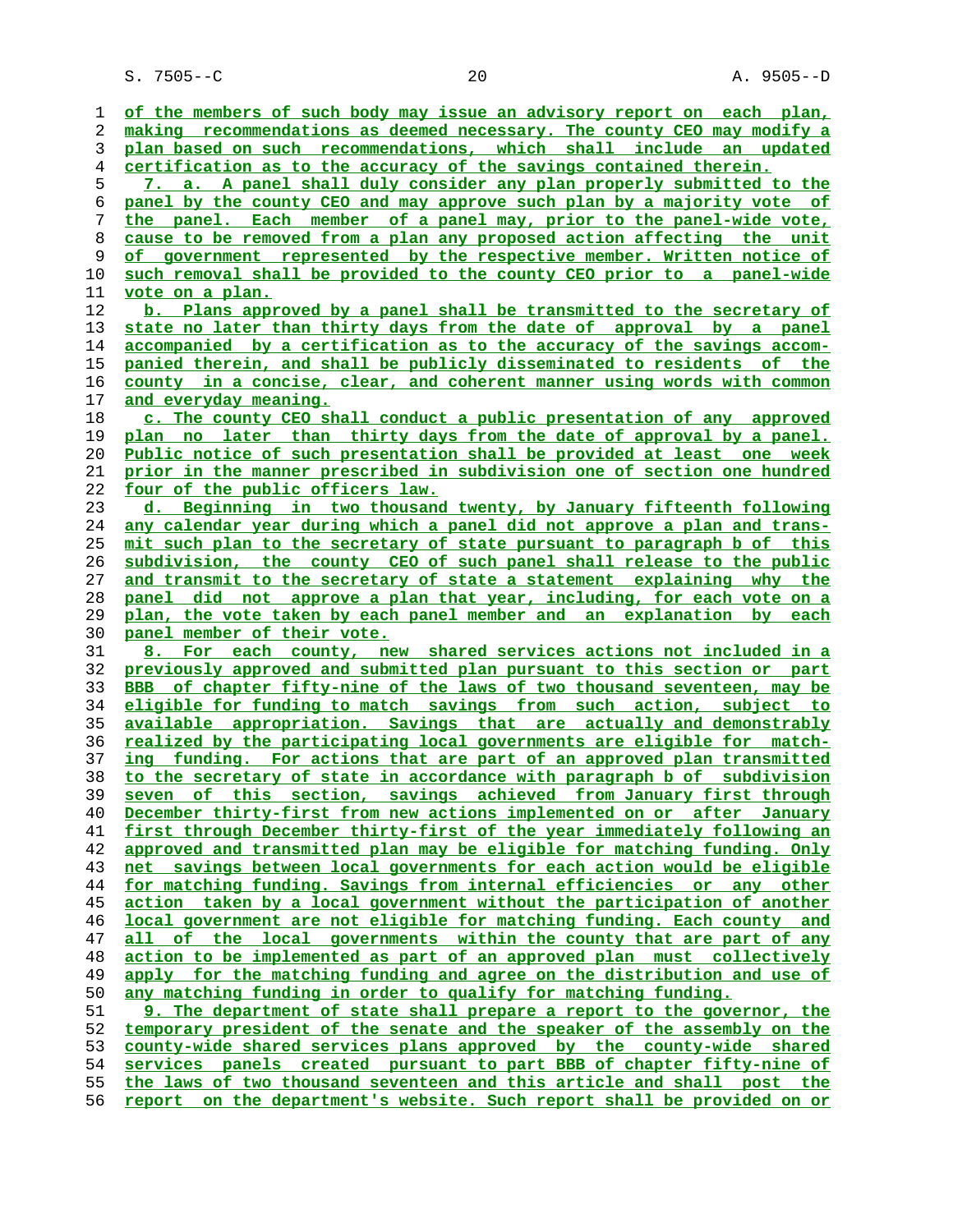S. 7505--C 21 21 A. 9505--D

| 1        | before June thirtieth, two thousand twenty-two and shall include, but            |
|----------|----------------------------------------------------------------------------------|
| 2        | not be limited to, the following:                                                |
| 3        | a. a detailed summary of projects included in county-wide shared                 |
| 4        | services plans by category, such as:                                             |
| 5        | (1) public health and insurance;                                                 |
| 6        | (2) emergency services;                                                          |
| 7        | (3) sewer, water, and waste management systems;                                  |
| 8        | (4) energy procurement and efficiency;                                           |
| 9        | (5) parks and recreation;                                                        |
| 10       | (6) education and workforce training;                                            |
| 11       | (7) law and courts;                                                              |
| 12       | (8) shared equipment, personnel, and services;                                   |
| 13       | $(9)$ joint purchasing;                                                          |
| 14       | (10) governmental reorganization;                                                |
| 15       | (11) transportation and highway departments; and                                 |
| 16       | (12) records management and administrative functions.                            |
| 17       | b. for each of the counties the following information:                           |
| 18       | (1) a detailed summary of each of the savings plans, including                   |
| 19       | revisions and updates submitted each year or the statement explaining            |
|          | why the county did not approve a plan in any year;                               |
| 20<br>21 | (2) the anticipated savings for each plan;                                       |
| 22       | (3) the number of cities, towns and villages in the county;                      |
| 23       | (4) the number of cities, towns and villages that participated in a              |
| 24       | panel, as reported in a plan;                                                    |
| 25       | (5) the number of school districts, boards of cooperative educational            |
| 26       | services, fire districts, fire protection districts, or other special            |
| 27       | districts in the county; and                                                     |
| 28       | (6) the number of school districts, boards of cooperative educational            |
| 29       | services, fire districts, fire protection districts, or other special            |
| 30       | districts that participated in a panel, as reported in a plan.                   |
| 31       | 10. The secretary of state may solicit, and the panels may provide at            |
| 32       | her or his request, advice and recommendations concerning matters                |
| 33       | related to the operations of local governments and shared services               |
| 34       | initiatives, including, but not limited to, making recommendations               |
| 35       | regarding grant proposals incorporating elements of shared services,             |
| 36       | government dissolutions, government and service consolidations, or prop-         |
| 37       | erty taxes and such other grants where the secretary deems the input of          |
| 38       | the panels to be in the best interest of the public. The panel shall             |
| 39       | advance such advice or recommendations by a vote of the majority of the          |
| 40       | members present at such meeting.                                                 |
| 41       | 11. The authority granted by this article to a county CEO to convene a           |
| 42       | panel for the purpose of revising or updating a previously approved              |
| 43       | plan, or developing a new plan, or to provide the secretary of state             |
| 44       | information pursuant to subdivision ten of this section, shall cease on          |
| 45       | December thirty-first, two thousand twenty-one.                                  |
| 46       | § 2. Section 119-o of the general municipal law is amended by adding             |
| 47       | a new subdivision 4 to read as follows:                                          |
| 48       | 4. Any school district or board of cooperative educational services              |
| 49       | may join a panel established pursuant to article twelve-I of this chap-          |
| 50       | ter, and may further participate in any of the activities of such panel,         |
| 51       | with any participating county, town, city, village, fire district, fire          |
| 52       | protection district, or special improvement district participating in            |
| 53       | panels. For cooperative agreements which involve functions,<br>such              |
| 54       | services, or provisions permitted by this section, school districts and          |
| 도도       | boards, of second interesting oducertianal services shall be permitted to greate |

**boards of cooperative educational services shall be permitted to create**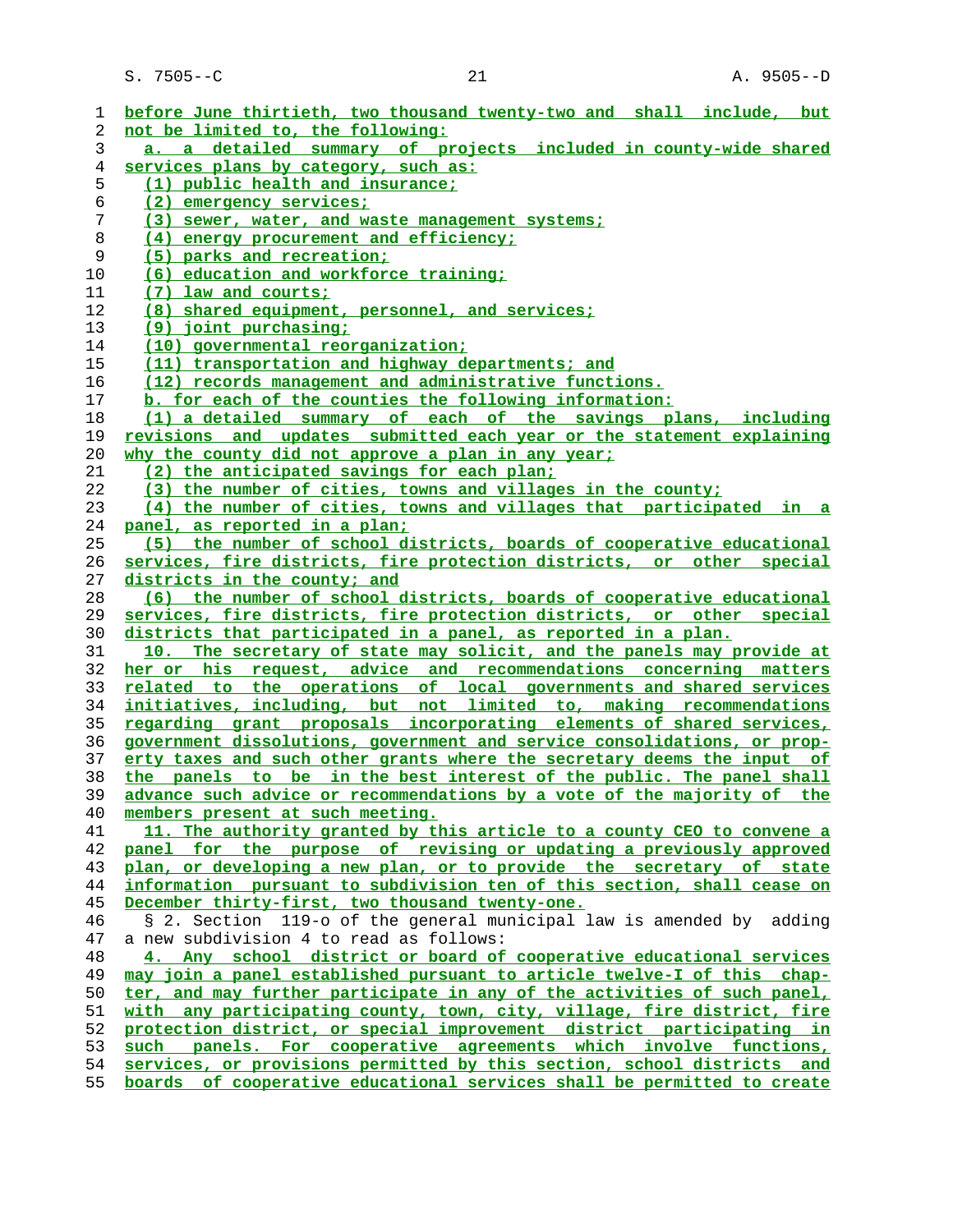| 1<br>2<br>3<br>$\overline{4}$<br>5<br>6<br>7<br>8<br>9<br>$10\,$<br>11<br>12                             | and execute such agreements, when a part of the activity of such panel,<br>without opinion or approval of the state education department.<br>3. If any clause, sentence, paragraph, subdivision, section or part<br>of this act shall be adjudged by any court of competent jurisdiction to<br>be invalid, such judgment shall not affect, impair, or invalidate the<br>remainder thereof, but shall be confined in its operation to the clause,<br>sentence, paragraph, subdivision, section or part thereof directly<br>involved in the controversy in which such judgment shall have been<br>rendered. It is hereby declared to be the intent of the legislature that<br>this act would have been enacted even if such invalid provisions had not<br>been included herein.<br>§ 4. This act shall take effect immediately.                                                                                                                                                                                                                                                                                                                                                                                                                                                                                                                                                  |
|----------------------------------------------------------------------------------------------------------|--------------------------------------------------------------------------------------------------------------------------------------------------------------------------------------------------------------------------------------------------------------------------------------------------------------------------------------------------------------------------------------------------------------------------------------------------------------------------------------------------------------------------------------------------------------------------------------------------------------------------------------------------------------------------------------------------------------------------------------------------------------------------------------------------------------------------------------------------------------------------------------------------------------------------------------------------------------------------------------------------------------------------------------------------------------------------------------------------------------------------------------------------------------------------------------------------------------------------------------------------------------------------------------------------------------------------------------------------------------------------------|
| 13                                                                                                       | PART FF                                                                                                                                                                                                                                                                                                                                                                                                                                                                                                                                                                                                                                                                                                                                                                                                                                                                                                                                                                                                                                                                                                                                                                                                                                                                                                                                                                        |
| 14<br>15<br>16<br>17<br>18<br>19<br>20<br>21                                                             | Section 1. Subdivision 7 of section 2046-c of the public authorities<br>law, as added by chapter 632 of the laws of the 1982, is amended to read<br>as follows:<br>7.<br>There<br>shall be an annual independent audit of the accounts and<br>business practices of the agency performed by independent outside audi-<br>tors [nominated by the director of the division of the budget]. Any such<br>auditor shall serve no more than three consecutive years.<br>§ 2. This act shall take effect immediately.                                                                                                                                                                                                                                                                                                                                                                                                                                                                                                                                                                                                                                                                                                                                                                                                                                                                 |
| 22                                                                                                       | PART GG                                                                                                                                                                                                                                                                                                                                                                                                                                                                                                                                                                                                                                                                                                                                                                                                                                                                                                                                                                                                                                                                                                                                                                                                                                                                                                                                                                        |
| 23                                                                                                       | Intentionally Omitted                                                                                                                                                                                                                                                                                                                                                                                                                                                                                                                                                                                                                                                                                                                                                                                                                                                                                                                                                                                                                                                                                                                                                                                                                                                                                                                                                          |
| 24                                                                                                       | PART HH                                                                                                                                                                                                                                                                                                                                                                                                                                                                                                                                                                                                                                                                                                                                                                                                                                                                                                                                                                                                                                                                                                                                                                                                                                                                                                                                                                        |
| 25                                                                                                       | Intentionally Omitted                                                                                                                                                                                                                                                                                                                                                                                                                                                                                                                                                                                                                                                                                                                                                                                                                                                                                                                                                                                                                                                                                                                                                                                                                                                                                                                                                          |
| 26                                                                                                       | PART II                                                                                                                                                                                                                                                                                                                                                                                                                                                                                                                                                                                                                                                                                                                                                                                                                                                                                                                                                                                                                                                                                                                                                                                                                                                                                                                                                                        |
| 27                                                                                                       | Intentionally Omitted                                                                                                                                                                                                                                                                                                                                                                                                                                                                                                                                                                                                                                                                                                                                                                                                                                                                                                                                                                                                                                                                                                                                                                                                                                                                                                                                                          |
| 28                                                                                                       | PART JJ                                                                                                                                                                                                                                                                                                                                                                                                                                                                                                                                                                                                                                                                                                                                                                                                                                                                                                                                                                                                                                                                                                                                                                                                                                                                                                                                                                        |
| 29<br>30<br>31<br>32<br>33<br>34<br>35<br>36<br>37<br>38<br>39<br>40<br>41<br>42<br>43<br>44<br>45<br>46 | Section 1. Paragraph (i) of subdivision 3 of section 130.05 of the<br>penal law, as added by section 2 of part G of chapter 501 of the laws of<br>2012, is amended and a new paragraph (j) is added to read as follows:<br>(i) a resident or inpatient of a residential facility operated,<br>licensed or certified by (i) the office of mental health; (ii) the<br>office for people with developmental disabilities; or (iii) the office<br>of alcoholism and substance abuse services, and the actor is an employee<br>of the facility not married to such resident or inpatient. For purposes<br>of this paragraph, "employee" means either: an employee of the agency<br>operating the residential facility, who knows or reasonably should know<br>that such person is a resident or inpatient of such facility and who<br>provides direct care services, case management services, medical or<br>other clinical services, habilitative services or direct supervision of<br>the residents in the facility in which the resident resides; or an offi-<br>cer or other employee, consultant, contractor or volunteer of the resi-<br>dential facility, who knows or reasonably should know that the person is<br>a resident of such facility and who is in direct contact with<br>residents<br>inpatients; provided, however, that the provisions of this paragraph<br>or |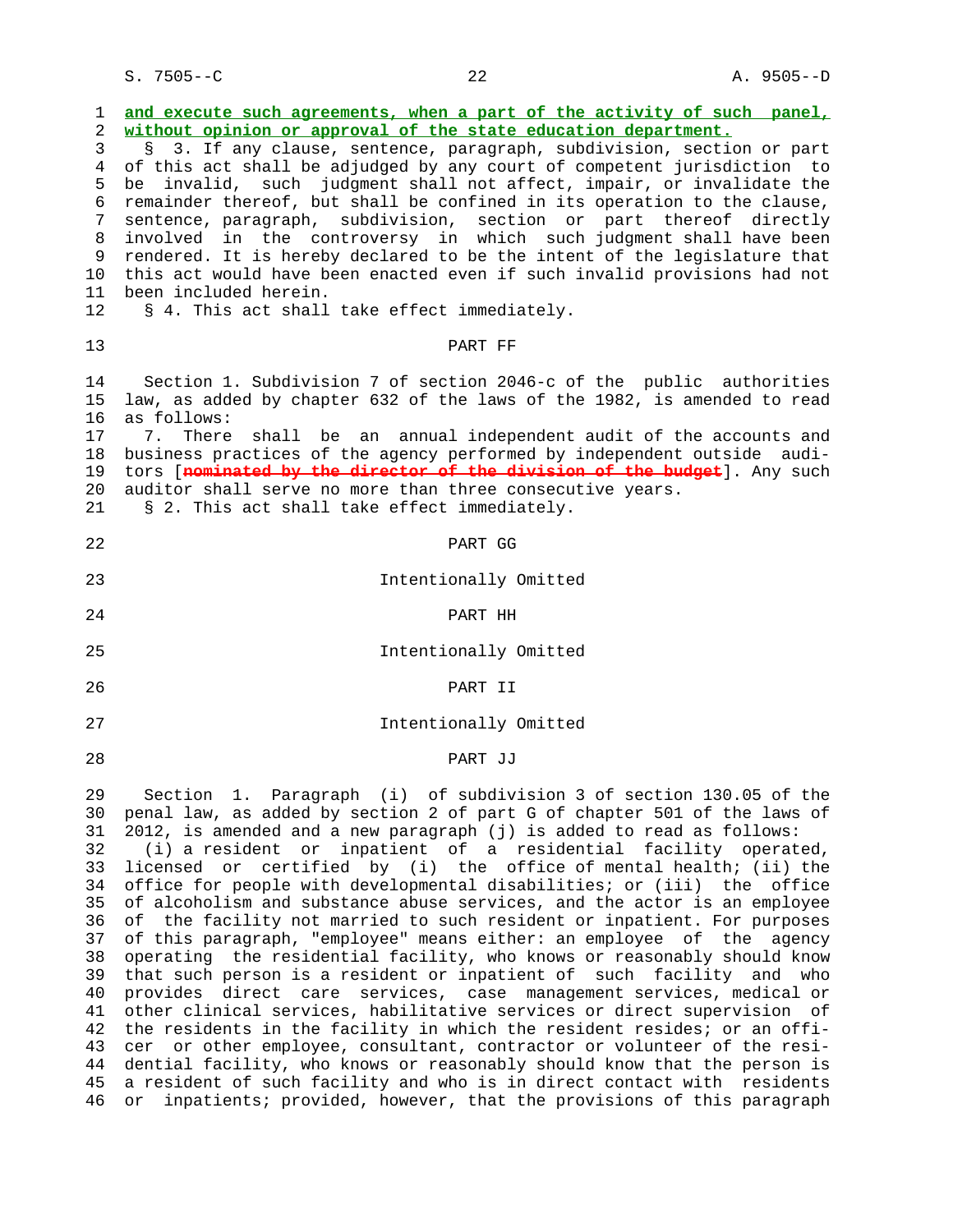1 shall only apply to a consultant, contractor or volunteer providing 2 services pursuant to a contractual arrangement with the agency operating 3 the residential facility or, in the case of a volunteer, a written 4 agreement with such facility, provided that the person received written 5 notice concerning the provisions of this paragraph; provided further, 6 however, "employee" shall not include a person with a developmental 7 disability who is or was receiving services and is also an employee of a 8 service provider and who has sexual contact with another service recipi-<br>9 ent who is a consenting adult who has consented to such contact[-]; or 9 ent who is a consenting adult who has consented to such contact[**.**]**; or** 10 **(j) detained or otherwise in the custody of a police officer, peace** 11 **officer, or other law enforcement official and the actor is a police** 12 **officer, peace officer or other law enforcement official who either: (i)** 13 **is detaining or maintaining custody of such person; or (ii) knows, or** 14 **reasonably should know, that at the time of the offense, such person was** 15 **detained or in custody.** 16 § 2. Subdivision 4 of section 130.10 of the penal law, as amended by 17 chapter 205 of the laws of 2011, is amended to read as follows: 18 4. In any prosecution under this article in which the victim's lack of 19 consent is based solely on his or her incapacity to consent because he 20 or she was less than seventeen years old, mentally disabled, a client or 21 patient and the actor is a health care provider**, detained or otherwise**

 22 **in custody of law enforcement under the circumstances described in para-** 23 **graph (j) of subdivision three of section 130.05 of this article**, or 24 committed to the care and custody or supervision of the state department 25 of corrections and community supervision or a hospital and the actor is 26 an employee, it shall be a defense that the defendant was married to the 27 victim as defined in subdivision four of section 130.00 of this article. 28 § 3. This act shall take effect on the thirtieth day after it shall 29 have become a law.

#### 30 PART KK

### 31 Intentionally Omitted

32 PART LL

 33 Section 1. Paragraph (b) of subdivision 2 of section 1676 of the 34 public authorities law is amended by adding a new undesignated paragraph 35 to read as follows:

**An authorized agency as defined by subdivision ten of section three hundred seventy-one of the social services law, or a local probation department as defined by sections two hundred fifty-five and two hundred fifty-six of the executive law for the provision of detention facilities certified by the office of children and family services or by such office in conjunction with the state commission of correction or for the provision of residential facilities licensed by the office of children and family services including all necessary and usual attendant and related facilities and equipment.** § 2. Subdivision 1 of section 1680 of the public authorities law is 46 amended by adding a new undesignated paragraph to read as follows: **An authorized agency as defined by subdivision ten of section three hundred seventy-one of the social services law, or a local probation department as defined by sections two hundred fifty-five and two hundred fifty-six of the executive law for the provision of detention facilities**

 51 **certified by the office of children and family services or by such** 52 **office in conjunction with the state commission of correction or for the**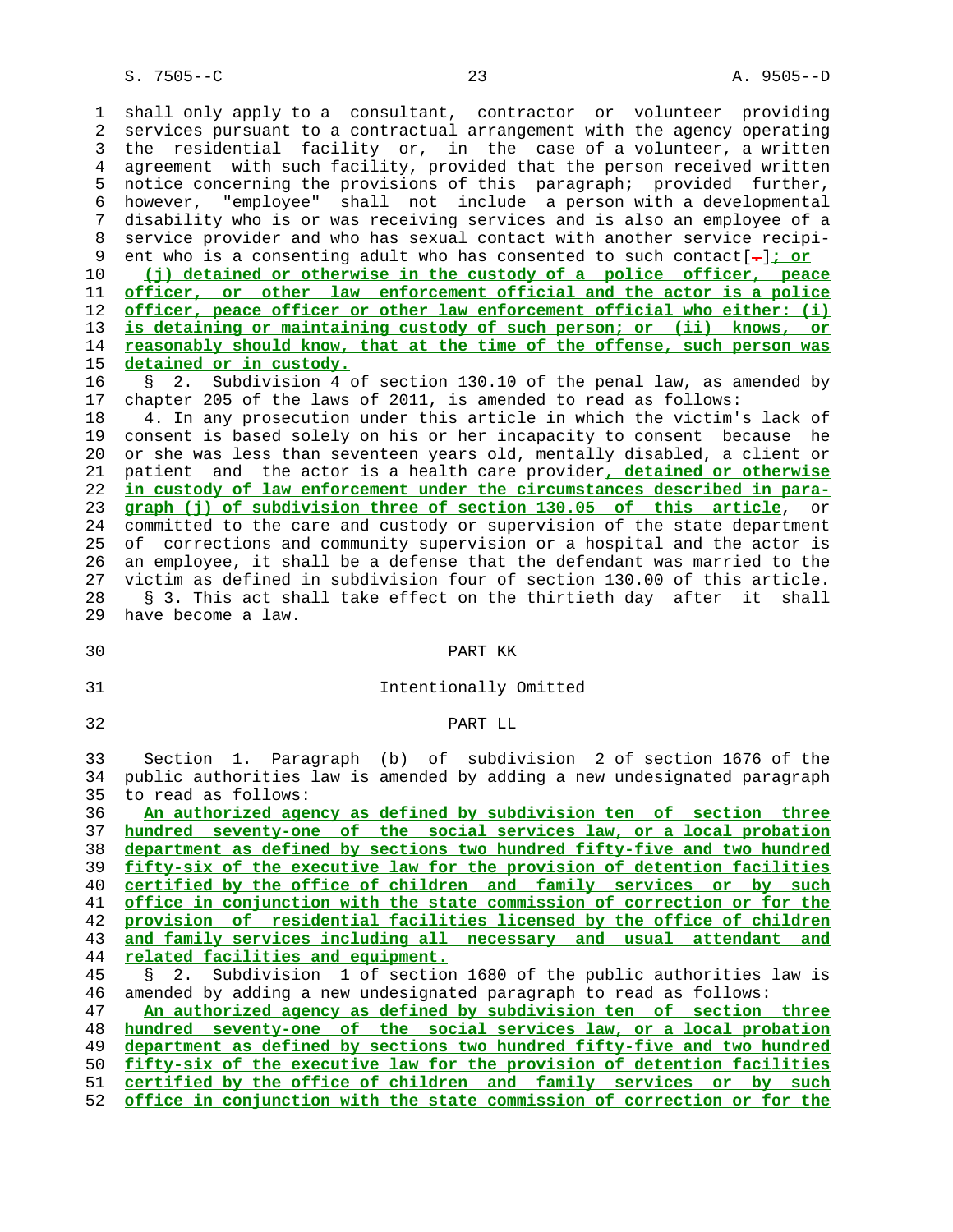S. 7505--C 24 A. 9505--D

**provision of residential facilities licensed by the office of children and family services including all necessary and usual attendant and related facilities and equipment.** 4 § 3. Subdivision 2 of section 1680 of the public authorities law is 5 amended by adding a new paragraph k to read as follows: **k. (1) For purposes of this section, the following provisions shall apply to the powers in connection with the provision of detention facil- ities certified by the office of children and family services or by such office in conjunction with the state commission of correction or for the provision of residential facilities licensed by the office of children and family services including all necessary and usual attendant and related facilities and equipment. (2) Notwithstanding any other provision of law, any entity as listed above shall have full power and authority to enter into such agreements with the dormitory authority as are necessary to finance and/or construct detention or residential facilities described above, including without limitation, the provision of fees and amounts necessary to pay debt service on any obligations issued by the dormitory authority for same, and to assign and pledge to the dormitory authority, any and all public funds to be apportioned or otherwise made payable by the United States, any agency thereof, the state, any agency thereof, a political subdivision, as defined in section one hundred of the general municipal law, any social services district in the state or any other governmental entity in an amount sufficient to make all payments required to be made by any such entity as listed above pursuant to any lease, sublease or other agreement entered into between any such entity as listed above and the dormitory authority. All state and local officers are hereby author- ized and required to pay all such funds so assigned and pledged to the dormitory authority or, upon the direction of the dormitory authority, to any trustee of any dormitory authority bond or note issued, pursuant to a certificate filed with any such state or local officer by the dormitory authority pursuant to the provisions of this section.** 33 § 4. This act shall take effect immediately.

# 34 PART MM

 35 Section 1. Paragraphs (b) and (c) of subdivision 3 of section 722 of 36 the county law, as amended by section 3 of part E of chapter 56 of the 37 laws of 2010, are amended to read as follows:

 38 (b) Any plan of a bar association must receive the approval of the 39 [**state administrator**] **office of indigent legal services** before the plan 40 is placed in operation. In the county of Hamilton, representation pursu- 41 ant to a plan of a bar association in accordance with subparagraph (i) 42 of paragraph (a) of this subdivision may be by counsel furnished by the 43 Fulton county bar association pursuant to a plan of the Fulton county 44 bar association, following approval of the [**state administrator**] **office** 45 **of indigent legal services**. When considering approval of an office of 46 conflict defender pursuant to this section, the [**state administrator**] 47 **office of indigent legal services** shall employ the guidelines **it has** 48 **heretofore** established [**by the office of indigent legal services**] pursu- 49 ant to paragraph (d) of subdivision three of section eight hundred thir- 50 ty-two of the executive law.

 51 (c) Any county operating an office of conflict defender, as described 52 in subparagraph (ii) of paragraph (a) of this subdivision, as of March 53 thirty-first, two thousand ten may continue to utilize the services 54 provided by such office provided that the county submits a plan to the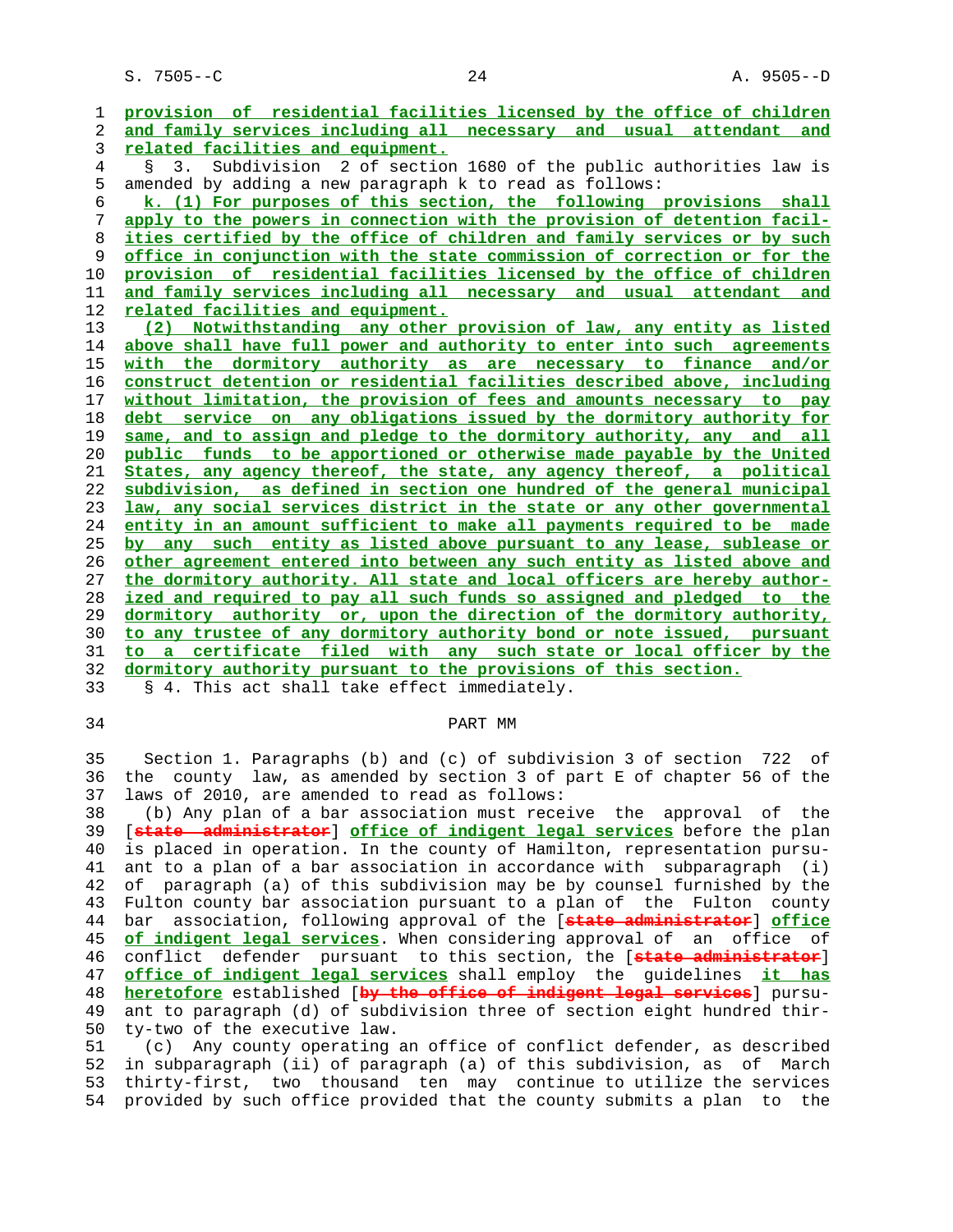1 state administrator within one hundred eighty days after the promulga- 2 tion of criteria for the provision of conflict defender services by the 3 office of indigent legal services. The authority to operate such an 4 office pursuant to this paragraph shall expire when the state adminis- 5 trator **(or, on or after April first, two thousand nineteen, the office** 6 **of indigent legal services)** approves or disapproves such plan. Upon 7 approval, the county is authorized to operate such office in accordance 8 with paragraphs (a) and (b) of this subdivision. 9 § 2. Subdivision 3 of section 722 of the county law is amended by 10 adding a new paragraph (d) to read as follows: 11 **(d) For purposes of this subdivision, any plan of a bar association** 12 **approved hereunder pursuant to this subdivision, as provided prior to** 13 **April first, two thousand nineteen, shall remain in effect until it is** 14 **superseded by a plan approved by the office of indigent legal services** 15 **or disapproved by such office.** 16 § 3. Subdivision 1 of section 722-f of the county law, as added by 17 chapter 761 of the laws of 1966 and as designated by section 4 of part J 18 of chapter 62 of the laws of 2003, is amended to read as follows: 19 1. A public defender appointed pursuant to article eighteen-A of this 20 chapter, a private legal aid bureau or society designated by a county or 21 city pursuant to subdivision two of section seven hundred twenty-two of 22 this [**chapter**] **article**, [**and**] an administrator of a plan of a bar asso- 23 ciation appointed pursuant to subdivision three of section seven hundred 24 twenty-two of this [**chapter**] **article and an office of conflict defender** 25 **established pursuant to such subdivision** shall file an annual report 26 with the [**judicial conference**] **chief administrator of the courts and the** 27 **office of indigent legal services. Such report shall be filed** at such 28 times and in such detail and form as the [**judicial conference**] **office of** 29 **indigent legal services** may direct. 30 § 4. This act shall take effect on April 1, 2019. 31 PART NN 32 Section 1. Section 135.60 of the penal law, as amended by chapter 426 of the laws of 2008, is amended to read as follows: 34 § 135.60 Coercion in the [**second**] **third** degree. 35 A person is guilty of coercion in the [**second**] **third** degree when he or 36 she compels or induces a person to engage in conduct which the latter 37 has a legal right to abstain from engaging in, or to abstain from engag- 38 ing in conduct in which he or she has a legal right to engage, or 39 compels or induces a person to join a group, organization or criminal 40 enterprise which such latter person has a right to abstain from joining, 41 by means of instilling in him or her a fear that, if the demand is not 42 complied with, the actor or another will: 43 1. Cause physical injury to a person; or 44 2. Cause damage to property; or 45 3. Engage in other conduct constituting a crime; or 46 4. Accuse some person of a crime or cause criminal charges to be 47 instituted against him or her; or 48 5. Expose a secret or publicize an asserted fact, whether true or 49 false, tending to subject some person to hatred, contempt or ridicule; 50 or 51 6. Cause a strike, boycott or other collective labor group action 52 injurious to some person's business; except that such a threat shall not 53 be deemed coercive when the act or omission compelled is for the benefit 54 of the group in whose interest the actor purports to act; or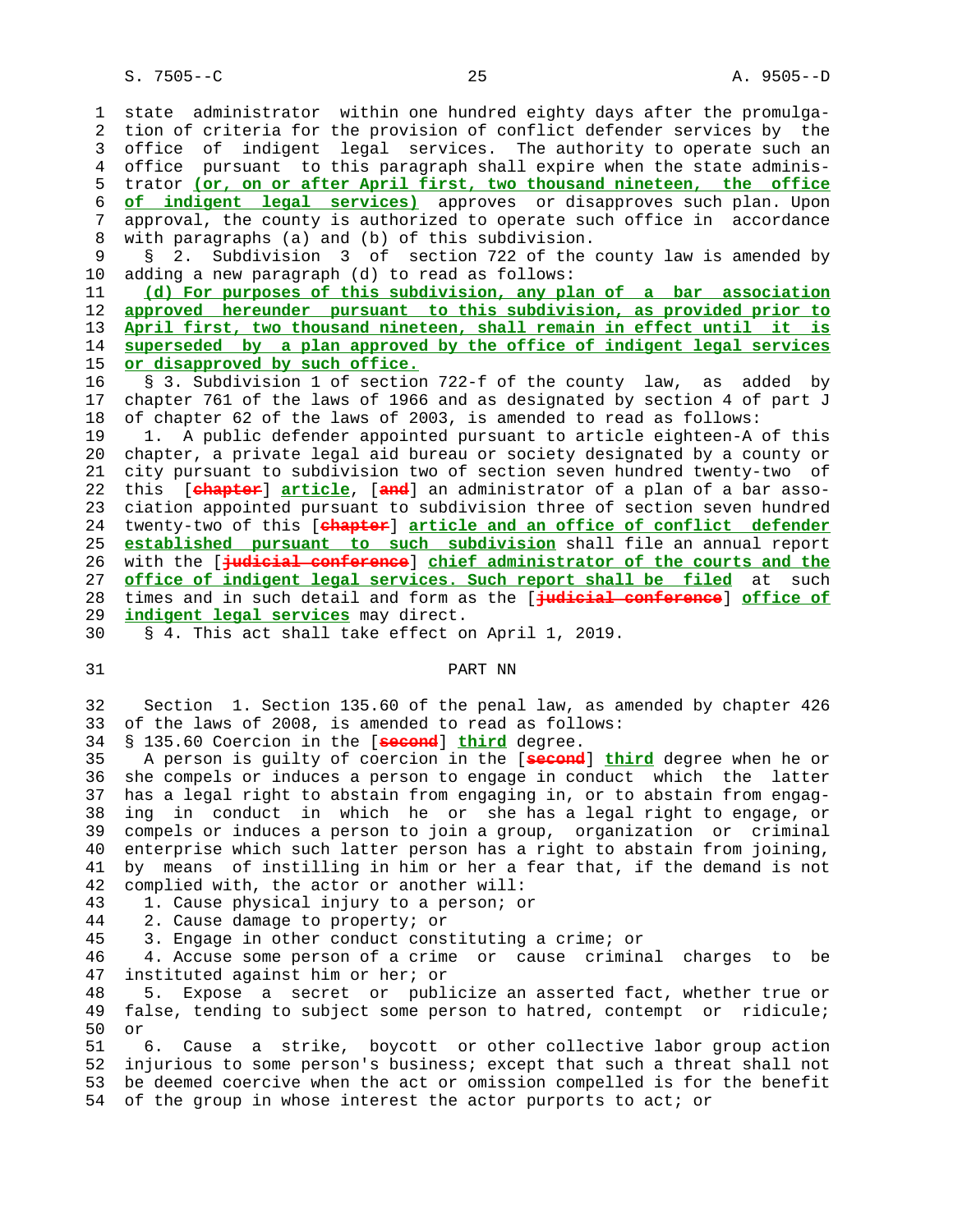S. 7505--C 26 A. 9505--D

 1 7. Testify or provide information or withhold testimony or information 2 with respect to another's legal claim or defense; or 3 8. Use or abuse his or her position as a public servant by performing 4 some act within or related to his or her official duties, or by failing 5 or refusing to perform an official duty, in such manner as to affect 6 some person adversely; or 7 9. Perform any other act which would not in itself materially benefit 8 the actor but which is calculated to harm another person materially with<br>9 respect to his or her health, safety, business, calling, career, finanrespect to his or her health, safety, business, calling, career, finan- 10 cial condition, reputation or personal relationships. 11 Coercion in the [**second**] **third** degree is a class A misdemeanor. 12 § 2. The penal law is amended by adding a new section 135.61 to read 13 as follows: 14 **§ 135.61 Coercion in the second degree.** 15 **A person is guilty of coercion in the second degree when he or she** 16 **commits the crime of coercion in the third degree as defined in section** 17 **135.60 of this article and thereby compels or induces a person to engage** 18 **in sexual intercourse, oral sexual conduct or anal sexual conduct as** 19 **such terms are defined in section 130 of the penal law.** 20 **Coercion in the second degree is a class E felony.** 21 § 3. Section 135.65 of the penal law, as amended by chapter 426 of the 22 laws of 2008, is amended to read as follows: 23 § 135.65 Coercion in the first degree. 24 A person is guilty of coercion in the first degree when he or she 25 commits the crime of coercion in the [**second**] **third** degree, and when: 26 1. He or she commits such crime by instilling in the victim a fear 27 that he or she will cause physical injury to a person or cause damage to 28 property; or 29 2. He or she thereby compels or induces the victim to: 30 (a) Commit or attempt to commit a felony; or 31 (b) Cause or attempt to cause physical injury to a person; or 32 (c) Violate his or her duty as a public servant. 33 Coercion in the first degree is a class D felony. 34 § 4. The opening paragraph of subdivision 1 of section 530.11 of the 35 criminal procedure law, as amended by chapter 526 of the laws of 2013, 36 is amended to read as follows: 37 The family court and the criminal courts shall have concurrent juris- 38 diction over any proceeding concerning acts which would constitute 39 disorderly conduct, harassment in the first degree, harassment in the 40 second degree, aggravated harassment in the second degree, sexual 41 misconduct, forcible touching, sexual abuse in the third degree, sexual 42 abuse in the second degree as set forth in subdivision one of section 43 130.60 of the penal law, stalking in the first degree, stalking in the 44 second degree, stalking in the third degree, stalking in the fourth 45 degree, criminal mischief, menacing in the second degree, menacing in 46 the third degree, reckless endangerment, strangulation in the first 47 degree, strangulation in the second degree, criminal obstruction of 48 breathing or blood circulation, assault in the second degree, assault in 49 the third degree, an attempted assault, identity theft in the first 50 degree, identity theft in the second degree, identity theft in the third 51 degree, grand larceny in the fourth degree, grand larceny in the third 52 degree [**or**]**,** coercion in the second degree **or coercion in the third** 53 **degree** as set forth in subdivisions one, two and three of section 135.60 54 of the penal law between spouses or former spouses, or between parent 55 and child or between members of the same family or household except that 56 if the respondent would not be criminally responsible by reason of age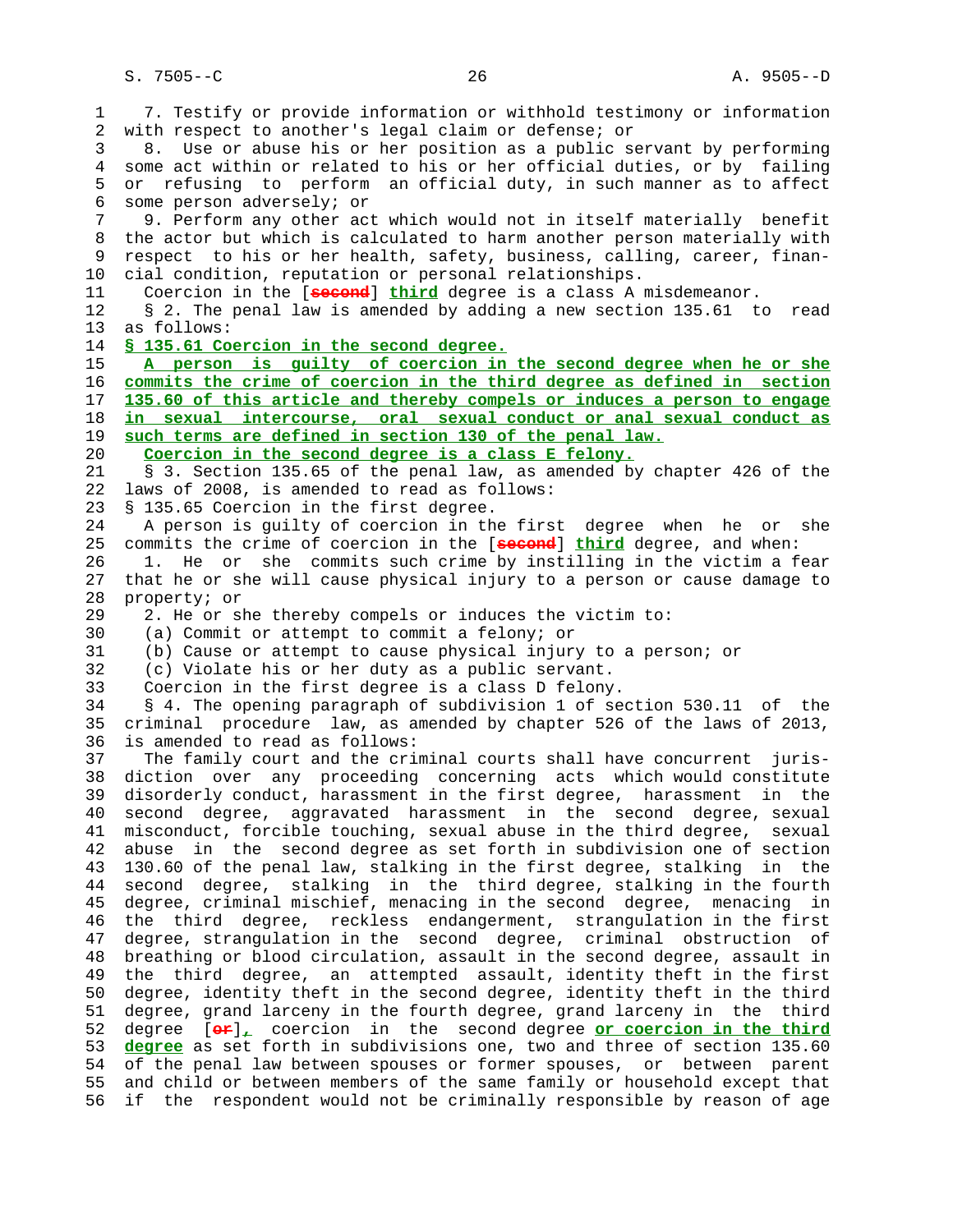1 pursuant to section 30.00 of the penal law, then the family court shall 2 have exclusive jurisdiction over such proceeding. Notwithstanding a 3 complainant's election to proceed in family court, the criminal court 4 shall not be divested of jurisdiction to hear a family offense proceed- 5 ing pursuant to this section. For purposes of this section, "disorderly 6 conduct" includes disorderly conduct not in a public place. For purposes 7 of this section, "members of the same family or household" with respect 8 to a proceeding in the criminal courts shall mean the following:<br>9 § 5. The opening paragraph of subdivision 1 of section 812

 9 § 5. The opening paragraph of subdivision 1 of section 812 of the 10 family court act, as amended by chapter 526 of the laws of 2013, is 11 amended to read as follows:

 12 The family court and the criminal courts shall have concurrent juris- 13 diction over any proceeding concerning acts which would constitute 14 disorderly conduct, harassment in the first degree, harassment in the 15 second degree, aggravated harassment in the second degree, sexual 16 misconduct, forcible touching, sexual abuse in the third degree, sexual 17 abuse in the second degree as set forth in subdivision one of section 18 130.60 of the penal law, stalking in the first degree, stalking in the 19 second degree, stalking in the third degree, stalking in the fourth 20 degree, criminal mischief, menacing in the second degree, menacing in 21 the third degree, reckless endangerment, criminal obstruction of breath- 22 ing or blood circulation, strangulation in the second degree, strangula- 23 tion in the first degree, assault in the second degree, assault in the 24 third degree, an attempted assault, identity theft in the first degree, 25 identity theft in the second degree, identity theft in the third degree, 26 grand larceny in the fourth degree, grand larceny in the third degree 27 [**or**]**,** coercion in the second degree **or coercion in the third degree** as 28 set forth in subdivisions one, two and three of section 135.60 of the 29 penal law between spouses or former spouses, or between parent and child 30 or between members of the same family or household except that if the 31 respondent would not be criminally responsible by reason of age pursuant 32 to section 30.00 of the penal law, then the family court shall have 33 exclusive jurisdiction over such proceeding. Notwithstanding a 34 complainant's election to proceed in family court, the criminal court 35 shall not be divested of jurisdiction to hear a family offense proceed- 36 ing pursuant to this section. In any proceeding pursuant to this arti- 37 cle, a court shall not deny an order of protection, or dismiss a peti- 38 tion, solely on the basis that the acts or events alleged are not 39 relatively contemporaneous with the date of the petition, the conclusion 40 of the fact-finding or the conclusion of the dispositional hearing. For 41 purposes of this article, "disorderly conduct" includes disorderly 42 conduct not in a public place. For purposes of this article, "members of 43 the same family or household" shall mean the following:

 44 § 6. Paragraph (a) of subdivision 1 of section 821 of the family court 45 act, as amended by chapter 526 of the laws of 2013, is amended to read 46 as follows:

 47 (a) An allegation that the respondent assaulted or attempted to 48 assault his or her spouse, or former spouse, parent, child or other 49 member of the same family or household or engaged in disorderly conduct, 50 harassment, sexual misconduct, forcible touching, sexual abuse in the 51 third degree, sexual abuse in the second degree as set forth in subdivi- 52 sion one of section 130.60 of the penal law, stalking, criminal 53 mischief, menacing, reckless endangerment, criminal obstruction of 54 breathing or blood circulation, strangulation, identity theft in the 55 first degree, identity theft in the second degree, identity theft in the 56 third degree, grand larceny in the fourth degree, grand larceny in the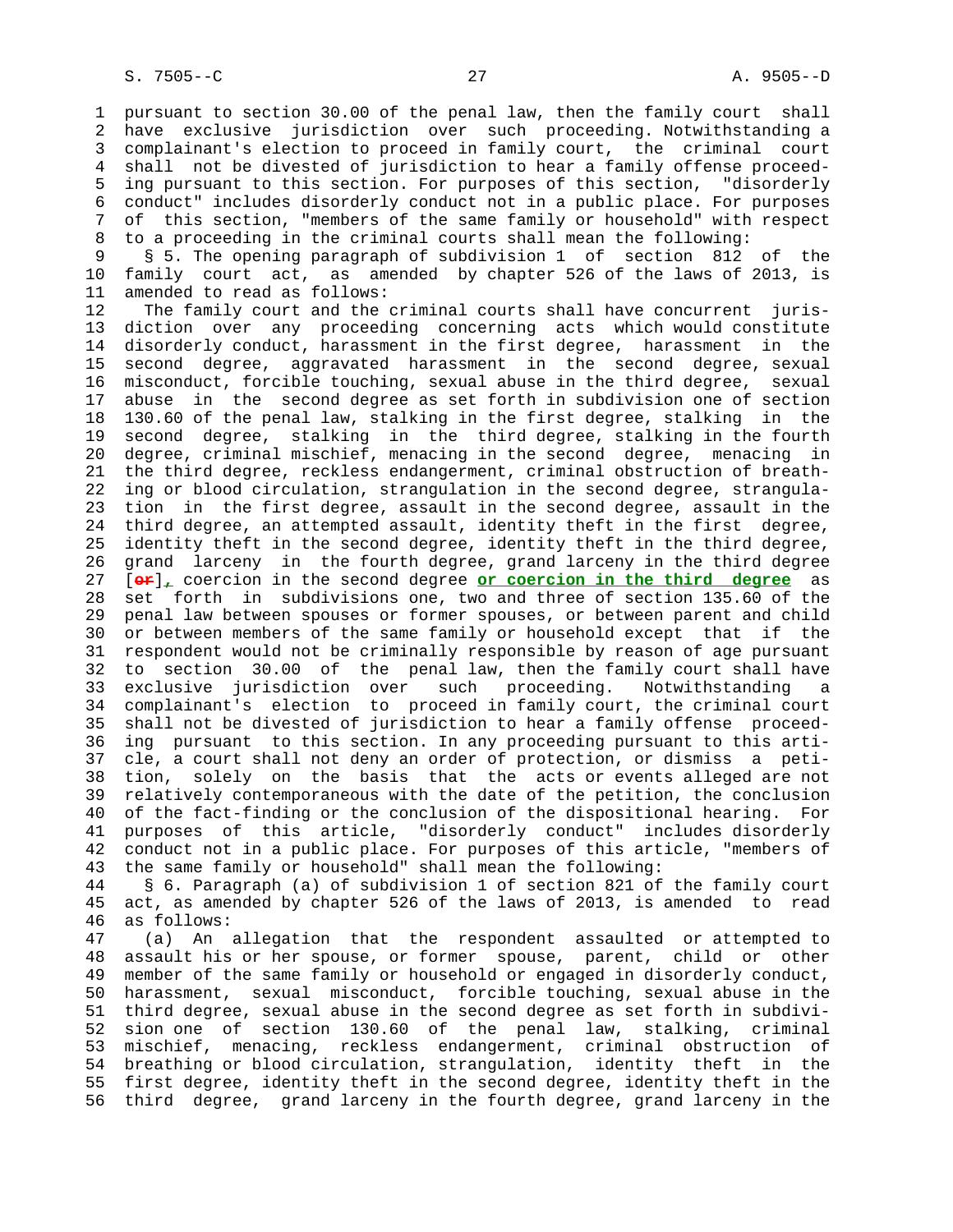1 third degree [**or**]**,** coercion in the second degree **or coercion in the** 2 **third degree** as set forth in subdivisions one, two and three of section 3 135.60 of the penal law, toward any such person;

 4 § 7. Paragraph c of subdivision 5 of section 120.40 of the penal law, 5 as added by chapter 635 of the laws of 1999, is amended to read as 6 follows:

 7 c. assault in the third degree, as defined in section 120.00; menacing 8 in the first degree, as defined in section 120.13; menacing in the<br>9 second degree, as defined in section 120.14; coercion in the first second degree, as defined in section 120.14; coercion in the first 10 degree, as defined in section 135.65; coercion in the second degree, as 11 defined in section **135.61; coercion in the third degree, as defined in** 12 **section** 135.60; aggravated harassment in the second degree, as defined 13 in section 240.30; harassment in the first degree, as defined in section 14 240.25; menacing in the third degree, as defined in section 120.15; 15 criminal mischief in the third degree, as defined in section 145.05; 16 criminal mischief in the second degree, as defined in section 145.10, 17 criminal mischief in the first degree, as defined in section 145.12; 18 criminal tampering in the first degree, as defined in section 145.20; 19 arson in the fourth degree, as defined in section 150.05; arson in the 20 third degree, as defined in section 150.10; criminal contempt in the 21 first degree, as defined in section 215.51; endangering the welfare of a 22 child, as defined in section 260.10; or

 23 § 8. Subdivision 2 of section 240.75 of the penal law, as added by 24 section 2 of part D of chapter 491 of the laws of 2012, is amended to 25 read as follows:

 26 2. A "specified offense" is an offense defined in section 120.00 27 (assault in the third degree); section 120.05 (assault in the second 28 degree); section 120.10 (assault in the first degree); section 120.13 29 (menacing in the first degree); section 120.14 (menacing in the second 30 degree); section 120.15 (menacing in the third degree); section 120.20 31 (reckless endangerment in the second degree); section 120.25 (reckless 32 endangerment in the first degree); section 120.45 (stalking in the 33 fourth degree); section 120.50 (stalking in the third degree); section 34 120.55 (stalking in the second degree); section 120.60 (stalking in the 35 first degree); section 121.11 (criminal obstruction of breathing or 36 blood circulation); section 121.12 (strangulation in the second degree); 37 section 121.13 (strangulation in the first degree); subdivision one of 38 section 125.15 (manslaughter in the second degree); subdivision one, two 39 or four of section 125.20 (manslaughter in the first degree); section 40 125.25 (murder in the second degree); section 130.20 (sexual miscon- 41 duct); section 130.30 (rape in the second degree); section 130.35 (rape 42 in the first degree); section 130.40 (criminal sexual act in the third 43 degree); section 130.45 (criminal sexual act in the second degree); 44 section 130.50 (criminal sexual act in the first degree); section 130.52 45 (forcible touching); section 130.53 (persistent sexual abuse); section 46 130.55 (sexual abuse in the third degree); section 130.60 (sexual abuse 47 in the second degree); section 130.65 (sexual abuse in the first 48 degree); section 130.66 (aggravated sexual abuse in the third degree); 49 section 130.67 (aggravated sexual abuse in the second degree); section 50 130.70 (aggravated sexual abuse in the first degree); section 130.91 51 (sexually motivated felony); section 130.95 (predatory sexual assault); 52 section 130.96 (predatory sexual assault against a child); section 53 135.05 (unlawful imprisonment in the second degree); section 135.10<br>54 (unlawful imprisonment in the first degree); section 135.60 (coercion in (unlawful imprisonment in the first degree); section 135.60 (coercion in 55 the [**second**] **third** degree); **section 135.61 (coercion in the second** 56 **degree);** section 135.65 (coercion in the first degree); section 140.20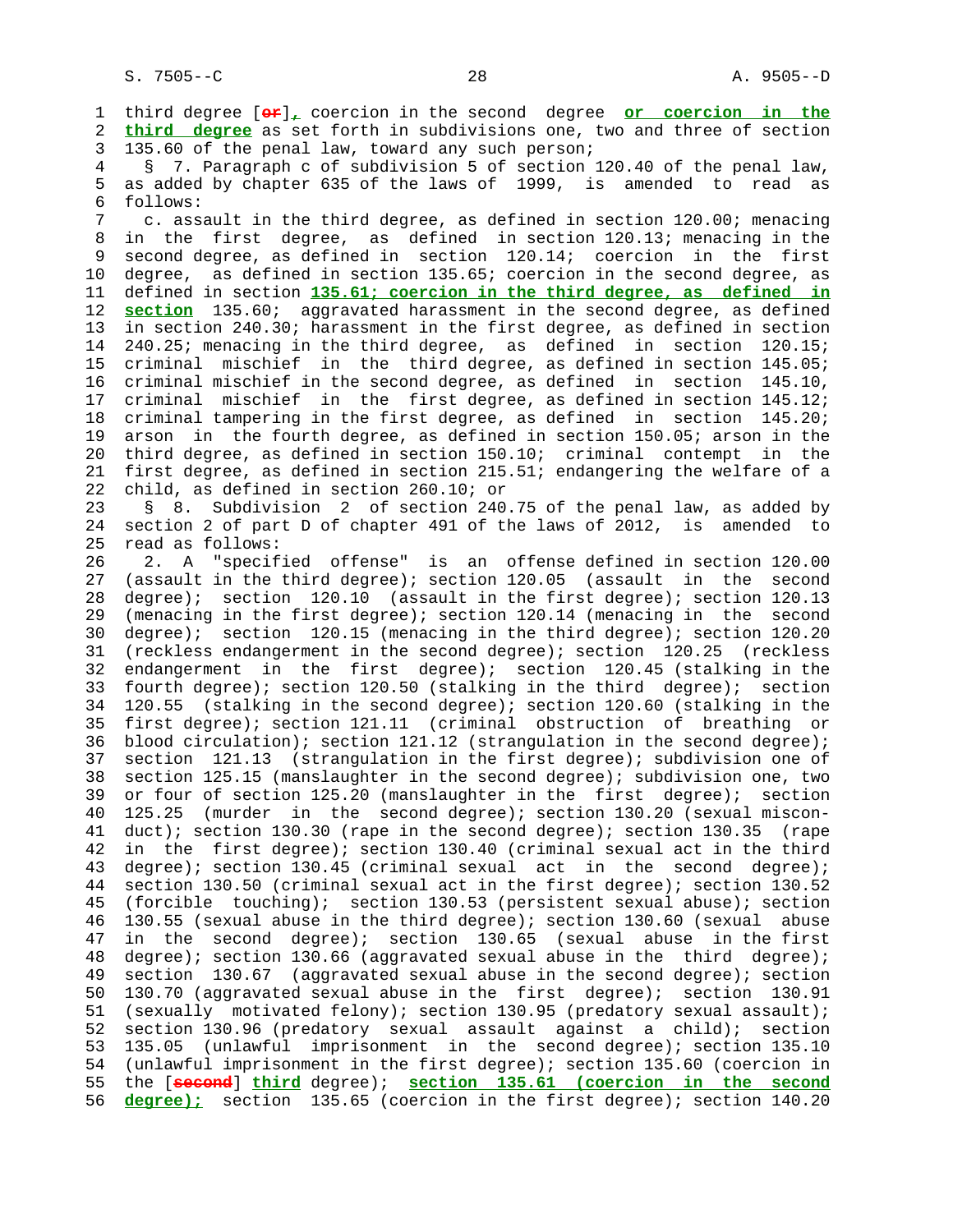1 (burglary in the third degree); section 140.25 (burglary in the second 2 degree); section 140.30 (burglary in the first degree); section 145.00 3 (criminal mischief in the fourth degree); section 145.05 (criminal 4 mischief in the third degree); section 145.10 (criminal mischief in the 5 second degree); section 145.12 (criminal mischief in the first degree); 6 section 145.14 (criminal tampering in the third degree); section 215.50 7 (criminal contempt in the second degree); section 215.51 (criminal 8 contempt in the first degree); section 215.52 (aggravated criminal<br>9 contempt); section 240.25 (harassment in the first degree); subdivision contempt); section 240.25 (harassment in the first degree); subdivision 10 one, two or four of section 240.30 (aggravated harassment in the second 11 degree); aggravated family offense as defined in this section or any 12 attempt or conspiracy to commit any of the foregoing offenses where the 13 defendant and the person against whom the offense was committed were<br>14 members of the same family or household as defined in subdivision one of members of the same family or household as defined in subdivision one of 15 section 530.11 of the criminal procedure law.

 16 § 9. Subdivision 3 of section 485.05 of the penal law, as amended by 17 chapter 405 of the laws of 2010, is amended to read as follows:

 18 3. A "specified offense" is an offense defined by any of the following 19 provisions of this chapter: section 120.00 (assault in the third 20 degree); section 120.05 (assault in the second degree); section 120.10 21 (assault in the first degree); section 120.12 (aggravated assault upon a 22 person less than eleven years old); section 120.13 (menacing in the 23 first degree); section 120.14 (menacing in the second degree); section 24 120.15 (menacing in the third degree); section 120.20 (reckless endan- 25 germent in the second degree); section 120.25 (reckless endangerment in 26 the first degree); section 121.12 (strangulation in the second degree); 27 section 121.13 (strangulation in the first degree); subdivision one of 28 section 125.15 (manslaughter in the second degree); subdivision one, two 29 or four of section 125.20 (manslaughter in the first degree); section 30 125.25 (murder in the second degree); section 120.45 (stalking in the 31 fourth degree); section 120.50 (stalking in the third degree); section 32 120.55 (stalking in the second degree); section 120.60 (stalking in the 33 first degree); subdivision one of section 130.35 (rape in the first 34 degree); subdivision one of section 130.50 (criminal sexual act in the 35 first degree); subdivision one of section 130.65 (sexual abuse in the 36 first degree); paragraph (a) of subdivision one of section 130.67 37 (aggravated sexual abuse in the second degree); paragraph (a) of subdi- 38 vision one of section 130.70 (aggravated sexual abuse in the first 39 degree); section 135.05 (unlawful imprisonment in the second degree); 40 section 135.10 (unlawful imprisonment in the first degree); section 41 135.20 (kidnapping in the second degree); section 135.25 (kidnapping in 42 the first degree); section 135.60 (coercion in the [**second**] **third** 43 degree); **section 135.61 (coercion in the second degree);** section 135.65 44 (coercion in the first degree); section 140.10 (criminal trespass in the 45 third degree); section 140.15 (criminal trespass in the second degree); 46 section 140.17 (criminal trespass in the first degree); section 140.20 47 (burglary in the third degree); section 140.25 (burglary in the second 48 degree); section 140.30 (burglary in the first degree); section 145.00 49 (criminal mischief in the fourth degree); section 145.05 (criminal 50 mischief in the third degree); section 145.10 (criminal mischief in the 51 second degree); section 145.12 (criminal mischief in the first degree); 52 section 150.05 (arson in the fourth degree); section 150.10 (arson in 53 the third degree); section 150.15 (arson in the second degree); section 54 150.20 (arson in the first degree); section 155.25 (petit larceny); 55 section 155.30 (grand larceny in the fourth degree); section 155.35 56 (grand larceny in the third degree); section 155.40 (grand larceny in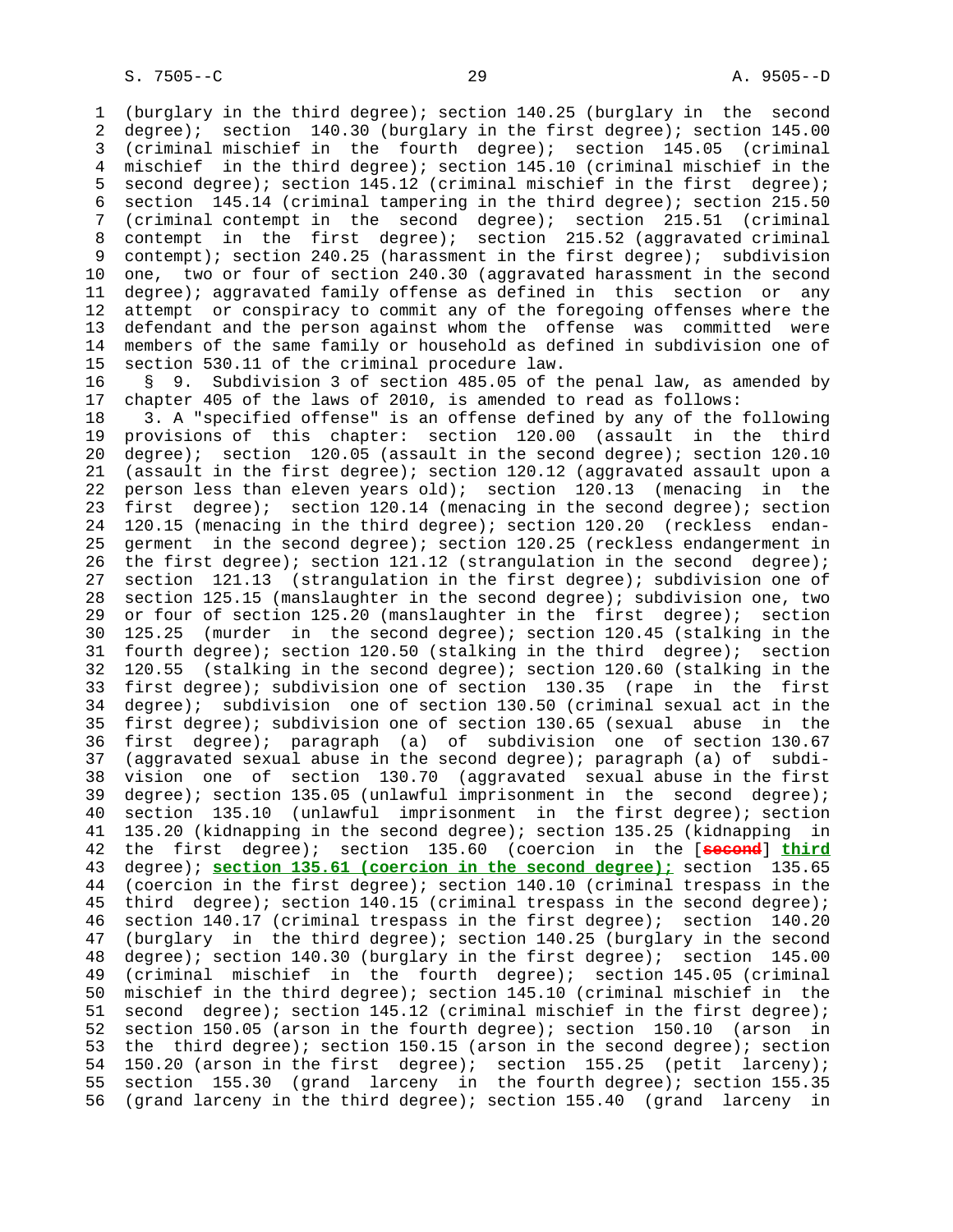1 the second degree); section 155.42 (grand larceny in the first degree); 2 section 160.05 (robbery in the third degree); section 160.10 (robbery in 3 the second degree); section 160.15 (robbery in the first degree); 4 section 240.25 (harassment in the first degree); subdivision one, two or 5 four of section 240.30 (aggravated harassment in the second degree); or 6 any attempt or conspiracy to commit any of the foregoing offenses.

 7 § 10. This act shall take effect on the first of November next 8 succeeding the date on which it shall have become a law.

9 PART OO

 10 Section 1. Commission established. (a) A commission to be known as the 11 New York state 2020 complete count commission, hereafter referred to as 12 the commission, is hereby established to identify issues that may have 13 led to past United States census undercounts in New York state and to 14 make recommendations to ensure an accurate count in the 2020 United 15 States census. 16 (b) The commission shall consist of sixteen members to be appointed as 17 follows: 18 (i) four members, including the chair and co-chair, shall be appointed 19 by the governor from executive agencies and organizations that have 20 significant interaction with the general public; 21 (ii) two members shall be appointed by the governor from agencies of 22 the city of New York that have significant interaction with the general 23 public; 24 (iii) two members shall be appointed by the governor representing 25 interests of regions outside of the city of New York; 26 (iv) three members shall be appointed by the speaker of the assembly; 27 (v) one member shall be appointed by the minority leader of the assem- 28 bly; 29 (vi) three members shall be appointed by the temporary president of 30 the senate; and 31 (vii) one member appointed by the minority leader of the senate. 32 (c) The appointments made pursuant to this act shall, to the extent 33 practicable, reflect the diversity of the residents of this state with 34 regard to race, ethnicity, gender, language, age, and geographic resi- 35 dence and, to the extent practicable the appointing authorities shall, 36 in considering potential appointees to the commission, consult with 37 organizations devoted to representing municipalities and educational 38 institutions, and organizations providing services to the elderly, chil- 39 dren, minority communities, and individuals and communities to combat 40 poverty. 41 (d) The members of the commission shall receive no compensation for 42 their services as members. 43 (e) Notwithstanding any inconsistent provision of any general, special 44 or local law, ordinance, resolution or charter, no officer, member or 45 employee of the state or of any public corporation shall forfeit his or 46 her office or employment by reason of his or her acceptance of appoint- 47 ment as a member of the commission, nor shall service as such commission 48 member be deemed incompatible or in conflict with such office or employ- 49 ment. 50 (f) The commission may appoint such staff as may be necessary to carry 51 out its duties. Such staff shall receive no compensation for their 52 services. 53 § 2. Powers and duties of the commission. (a) The commission shall 54 study, examine and review the issues that may have led to past United